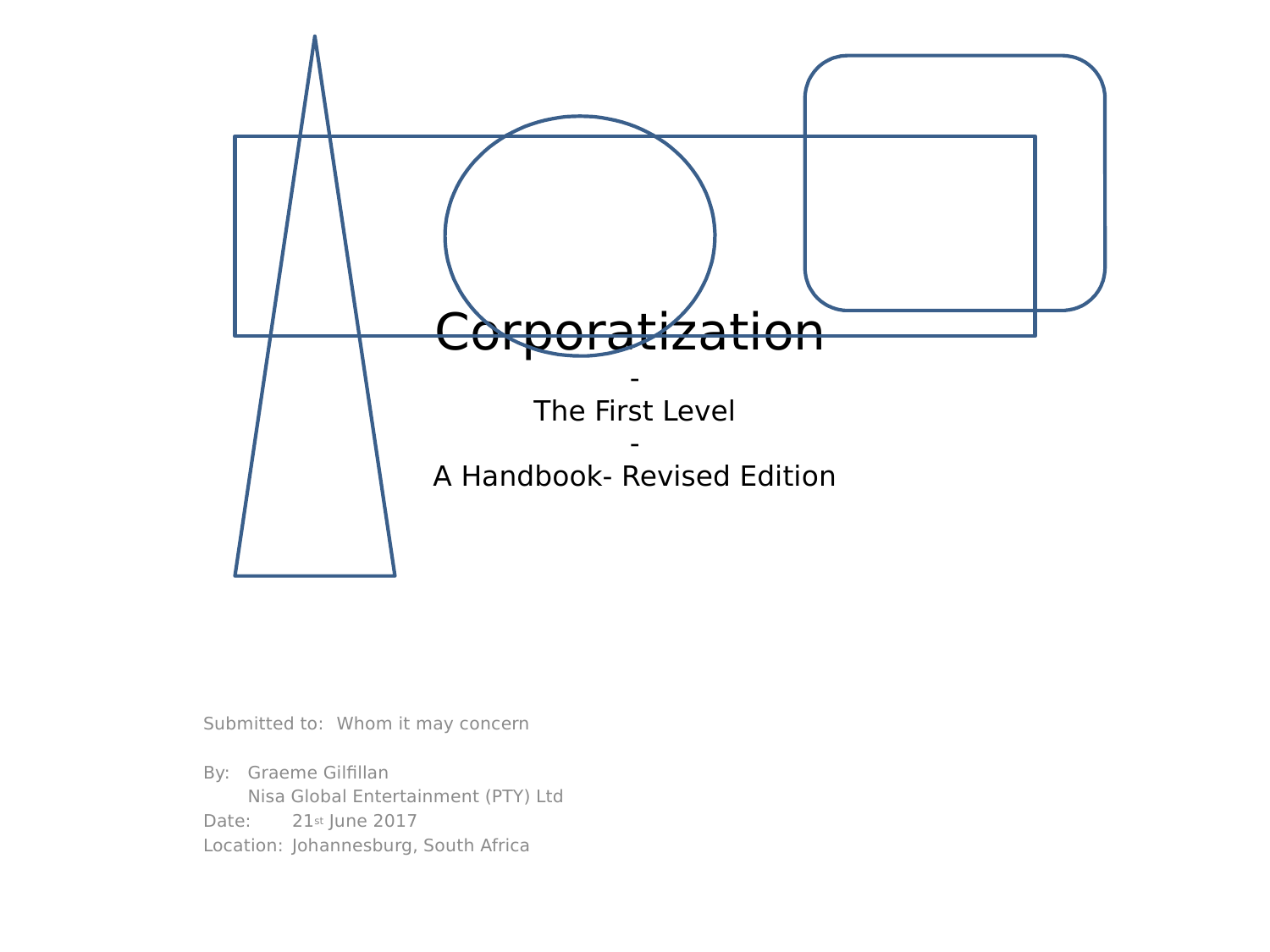## Index

#### 1. Summary

#### 2. Corporatization

- 2.1 What is corporatization?
- 2.2 Basic philosophy behind corporatization
- 2.3 Why corporatize?
- 2.4 Where is corporatization used?
- 2.5 When is corporatization applied?
- 2.6 What is needed to corporatize?
- 2.7 How does corporatization work?
	- 2.7.1 Points to note about corporatization
	- 2.7.2 The four phases of corporatization
	- 2.7.2.1 Set up
	- 2.7.2.2 Separation
	- 2.7.2.2.1 From a Free-lance structure
	- 2.7.2.2.2 Separating the skill and the business
	- 2.7.2.2.3 To a Corporatized Structure
	- 2.7.2.2.4 The Income Down approach
	- 2.7.2.2.5 Basic freelance skill operating Structure income down
	- 2.7.2.2.6 The cost up approach
	- 2.7.2.2.7 Corporatizing deploying the cost up approach
	- 2.7.2.2.8 Migrating
	- 2.7.2.2.9 Financial Tools and method

#### 2.7.2.2.10 **Identifying the income activities in the form of time, effort, value and personal income**

- 2.7.2.3 Admin and operations
- 2.7.2.3.1 Practical example ref administration and operation- 3 Phases
- 2.7.2.4 Implementation Strategy to meet and beat the financial need
- 2.7.2.4.1 Developing strategy that allies costs and activities
- 3. The Outcome
- 4. The Benefits
- 5. The Risks
- 6. Annexures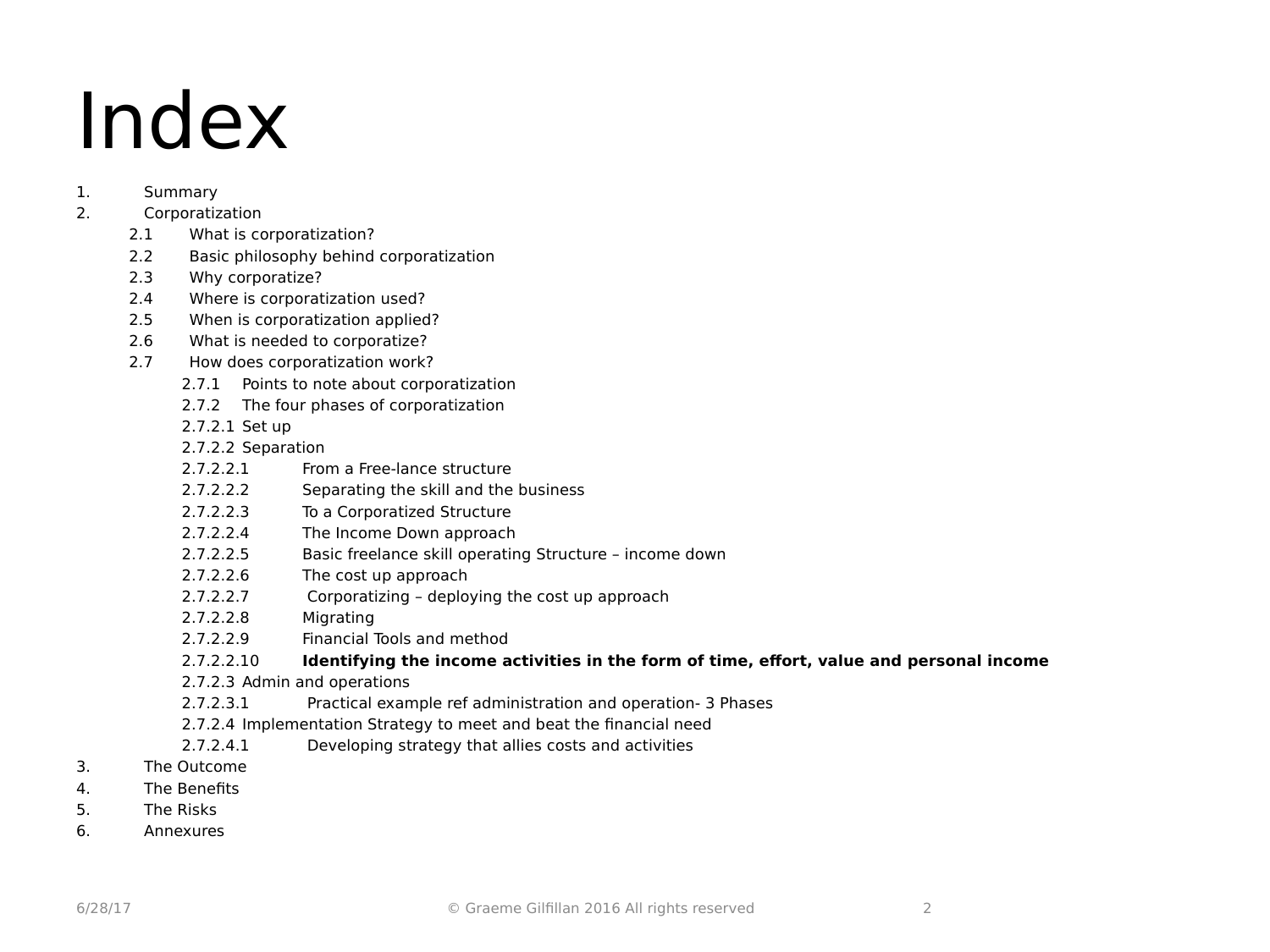# 1. Summary

This handbook has been prepared for those who seek to corporatize their skills, and for those who are prepared to take the risks and responsibilities of being in charge of their money and their power (rights) for the rewards and satisfactions that result.

- This is not for the feint hearted and favours those with some form of vision in respect of their skill set.
- Corporatization is a process transforming
- From: a circumstance where income earned by a skill that is paid to the skill
- To: a circumstance where income earned by a skill is paid to equity (a company) owned by the skill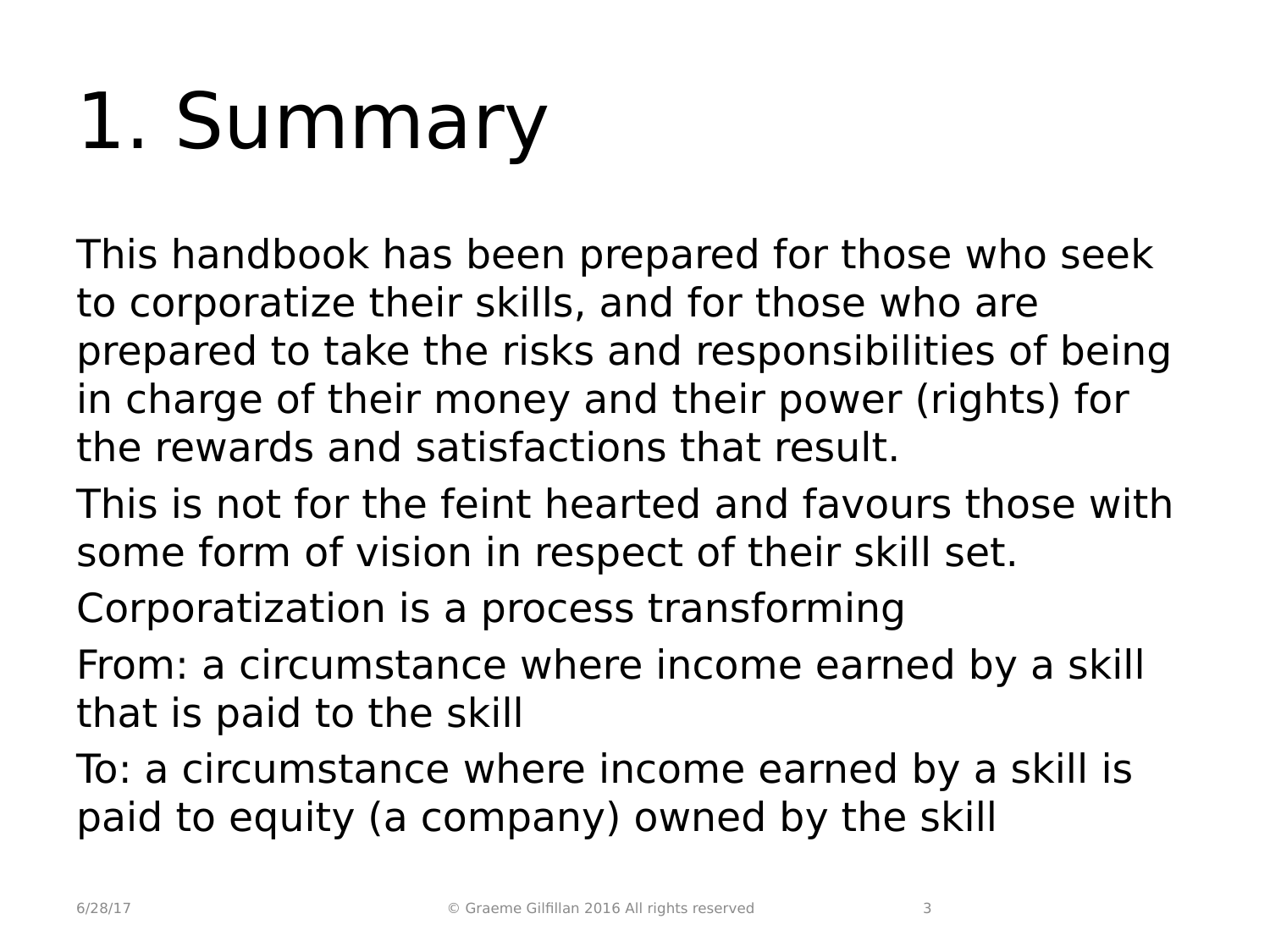# 2. Corporatization

- 2.1 What is corporatization?
- 2.2 Basic philosophy behind corporatization
- 2.3 Why corporatize?
- 2.4 Where is corporatization used?
- 2.5 When is corporatization applied?
- 2.6 What is needed to corporatize?
- 2.7 How does corporatization work?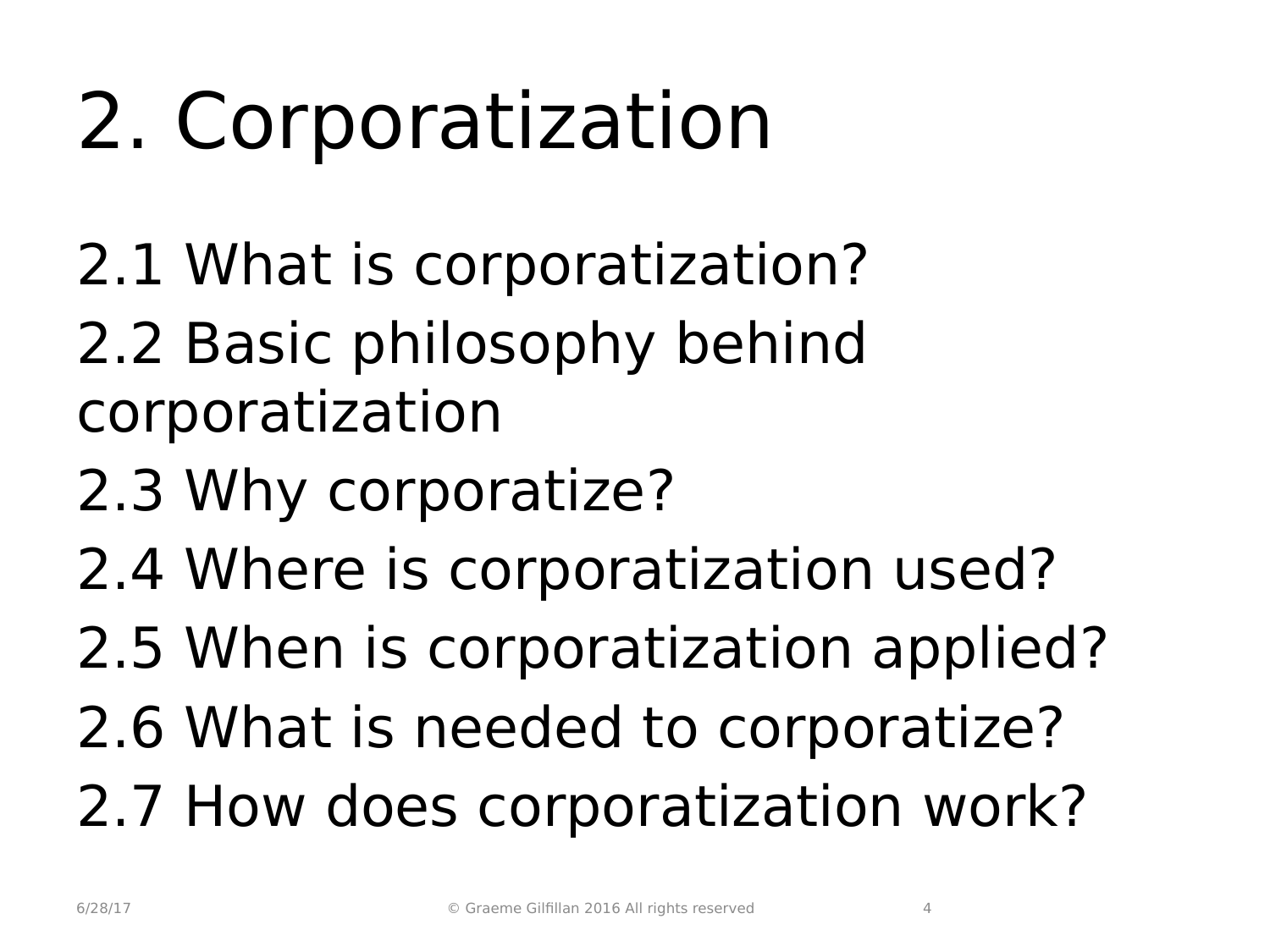# 2.1 What is corporatization?

- One way to
	- create one's own employment lifetime employment
	- start a business
	- to create value and a pension
- Transforming from a circumstance where
	- income generated by one's skill is paid to one, to:
	- a circumstance where income generated by one's skill is paid to equity owned by one's skill.
- Avoiding the pitfalls and obstacles of I.O.U's in the form of debt, loans, finance, special purpose vehicles and the like
- The separation of one's skill (read self) and one's business
- Adopting the right to make the call…to decide…………and the responsibilities and risks that go with such call
- It is not about the power and the money, its about "who's power?" and "who's money?"
- Job creation and joining the national 'grid' (being a tax payer)
- New equity and value
- Lifetime employment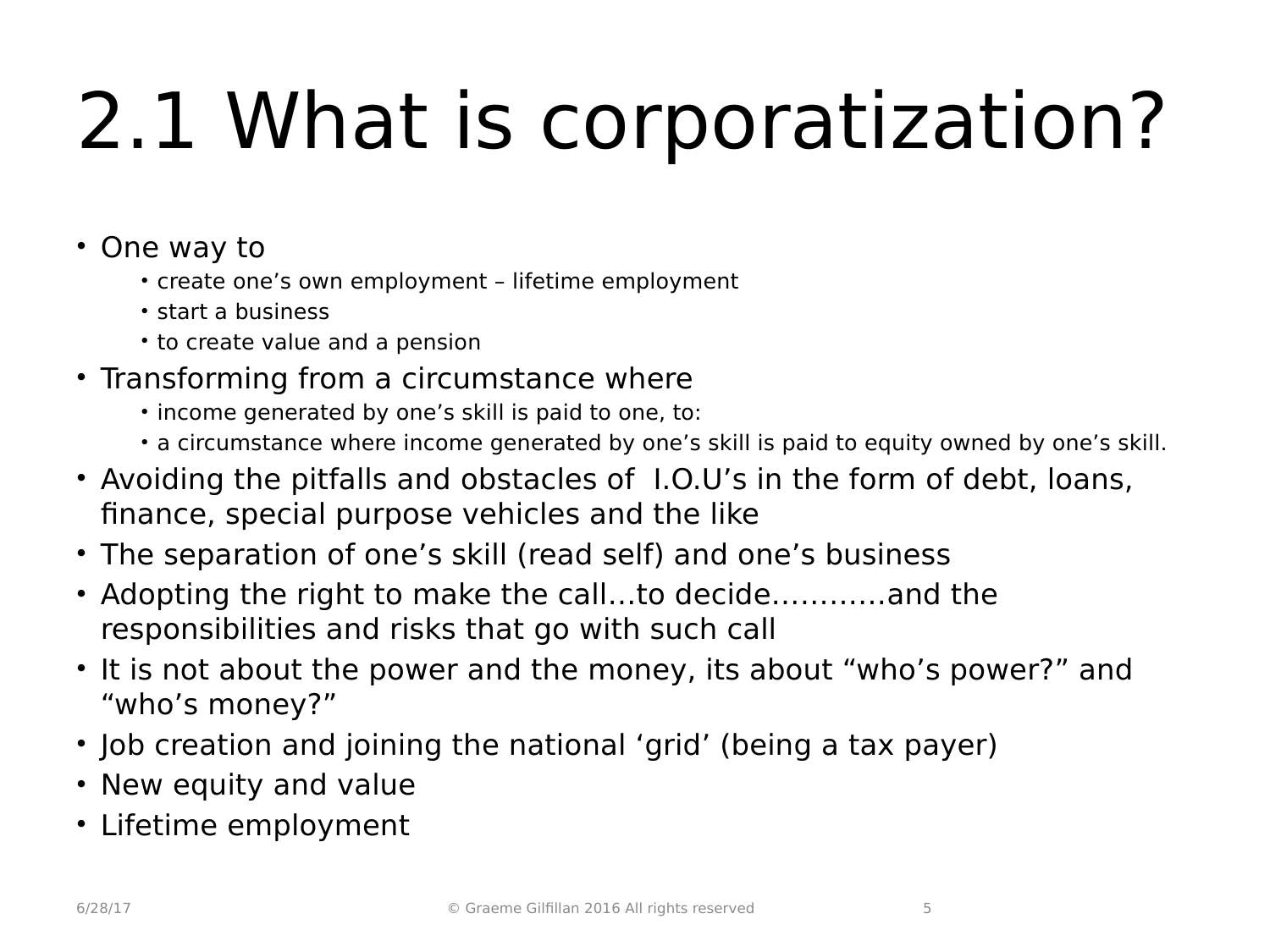#### 2.2 Basic philosophy behind corporatization Protect the

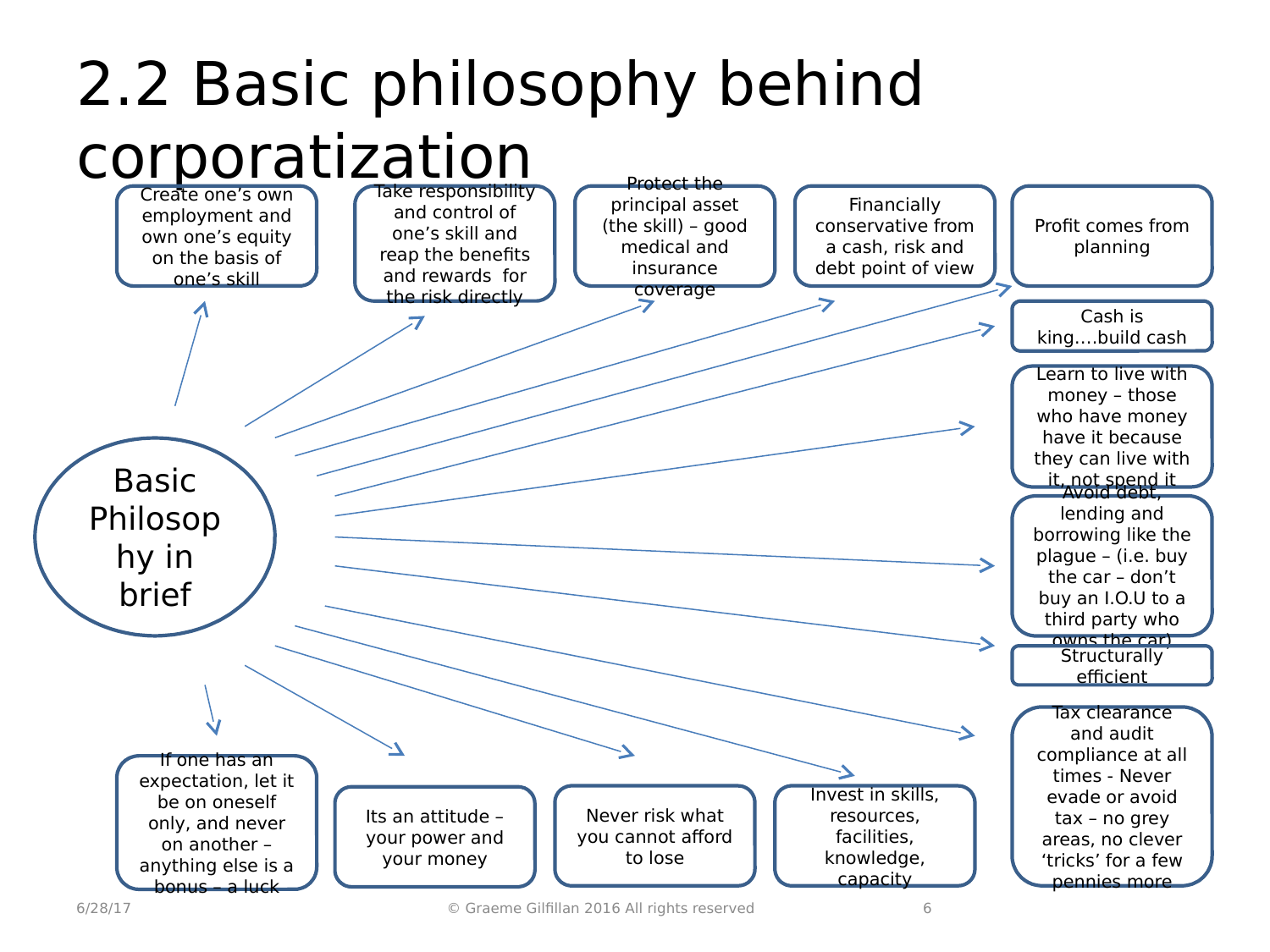# 2.3 Why corporatize?

There are many reasons why a skill would corporatize, including:-

- To control and direct one's time, effort, equity, employment and to a certain extent one's creative destiny
- The power and the money
- To operate efficiently
- To reduce risk and liability
- To increase net earnings
- To create one's own job around one's skill-set
- To build cash and value
- To offer a sustainable service
- An efficient method to create value and interact in the market place
- To have an employer
- To create a vehicle to own one's intellectual property rights
- VAT
- Customized benefits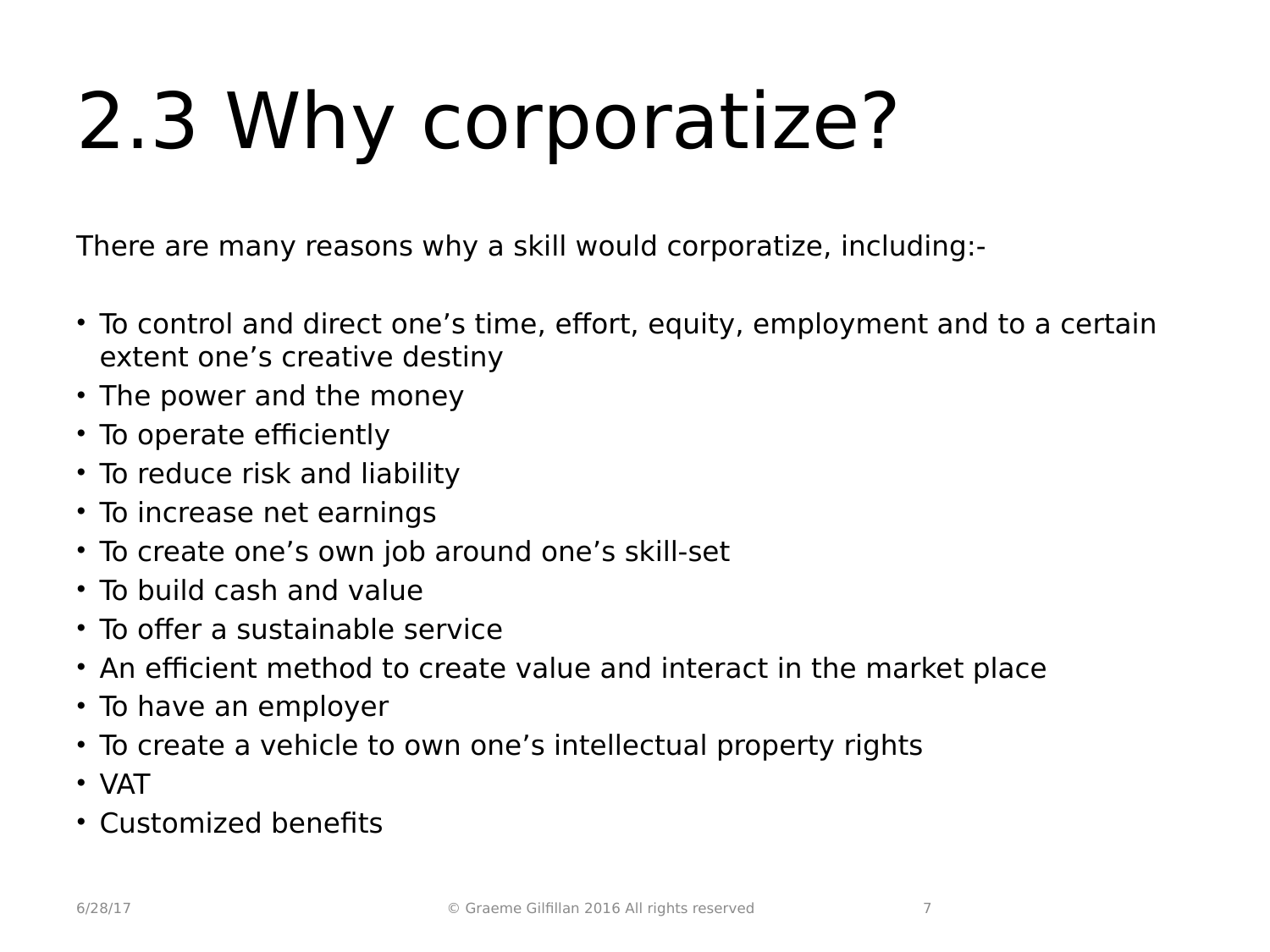## 2.4 Where is corporatization used?

- Throughout the arts, entertainment and presentation services sectors
- Technical and production sectors
- Intellectual property sectors
- With any skill set for which there is demand
- Artisans
- Specialist skills
- Any freelance skill in most sectors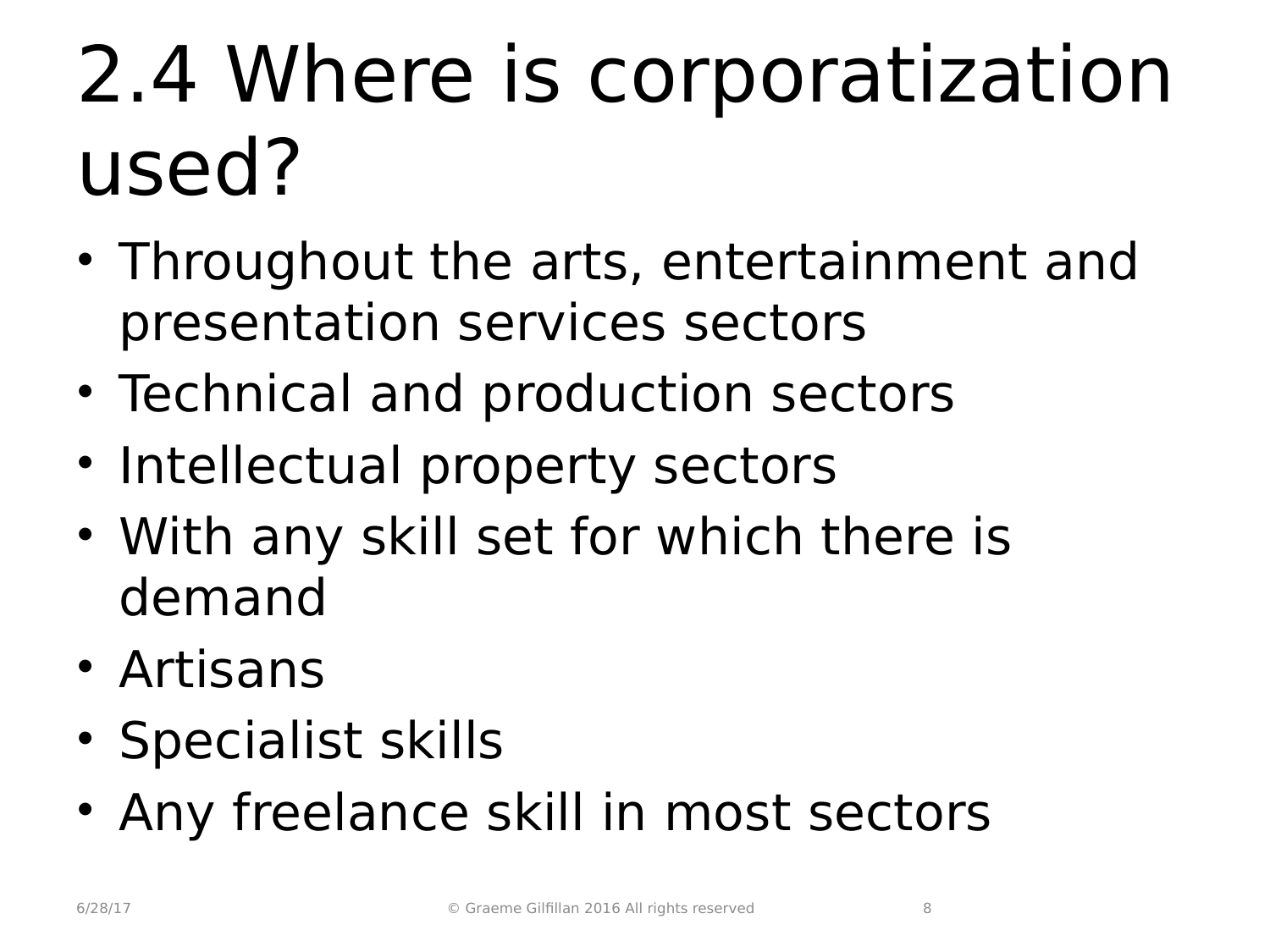## 2.5 When is corporatization applied?

- When one is not an employee of any one in particular
- When one is a legacy industry i.e. one has intellectual property rights as an output of one's effort, labour, judgement and skill
- When one has a specialist skill
- When one is prepared to be accountable for ones energy and to reap the rewards and risks of the effort, and to do so in an organized way
- When one's business is being operated through a personal bank account or a 'trading as' bank account
- When one's freelance skill is being operated through a personal bank account
- When there is no tax efficiency in respect of the trading of one's freelance skill set
- Starting a business based on one's skill
- When one needs monthly financial reports to know where one stands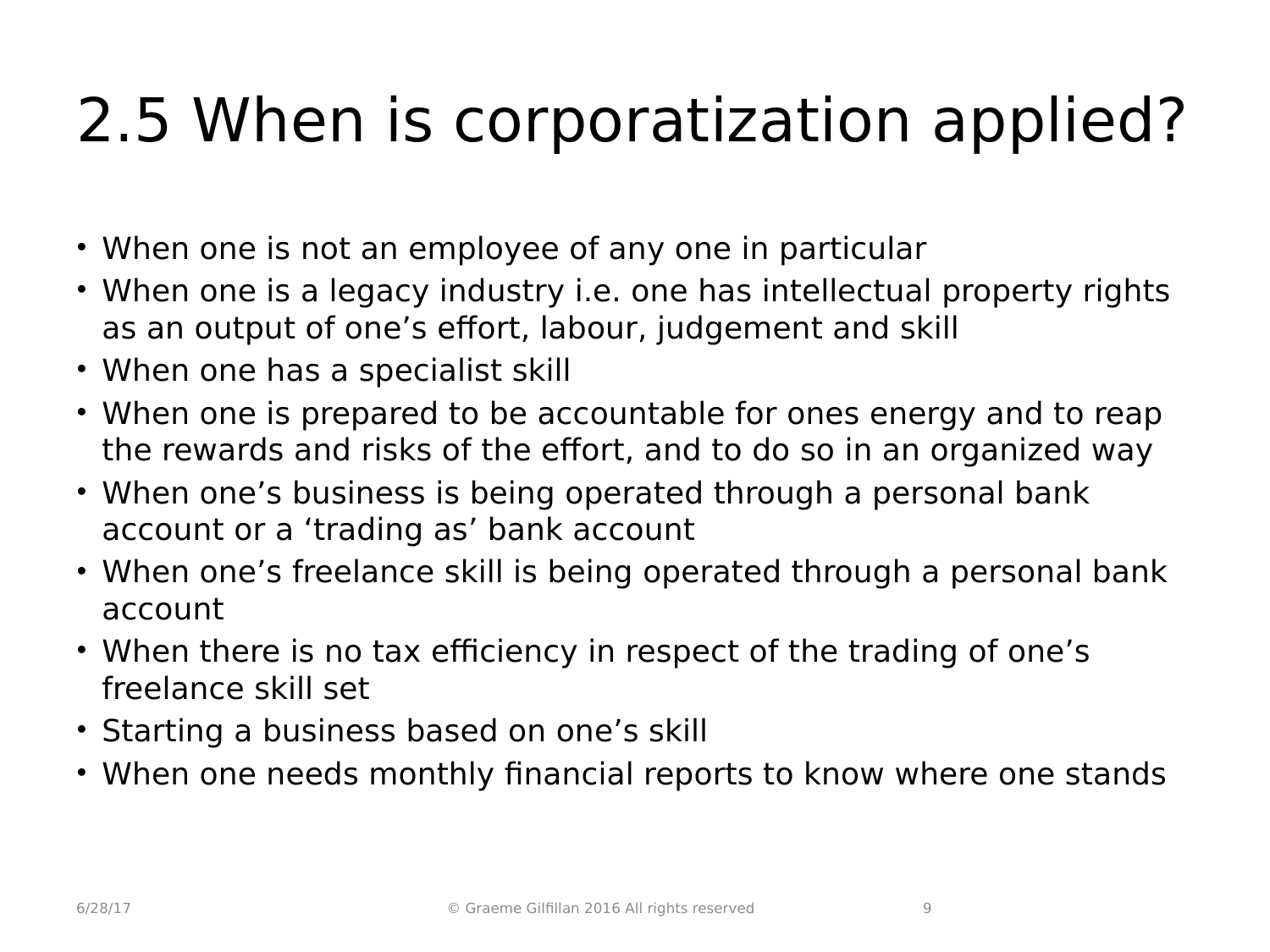## 2.6 What is needed to corporatize?

- One's skill
- A current deployment of one's skill for income (in one or more places) – i.e. some cashflow
- Customers… a market of demand for one's skill
- Someone to assist the four phases of corporatization and draft, sculpt and see to the implementation the architecture and strategy and the money to pay them
- An Auditor
- The money, in whole or in part, to start a company and engage the auditor
- Clarity of purpose in respect of one's skill
- Skill capacity to carry the purpose through
- The will (and discipline) to implement the purpose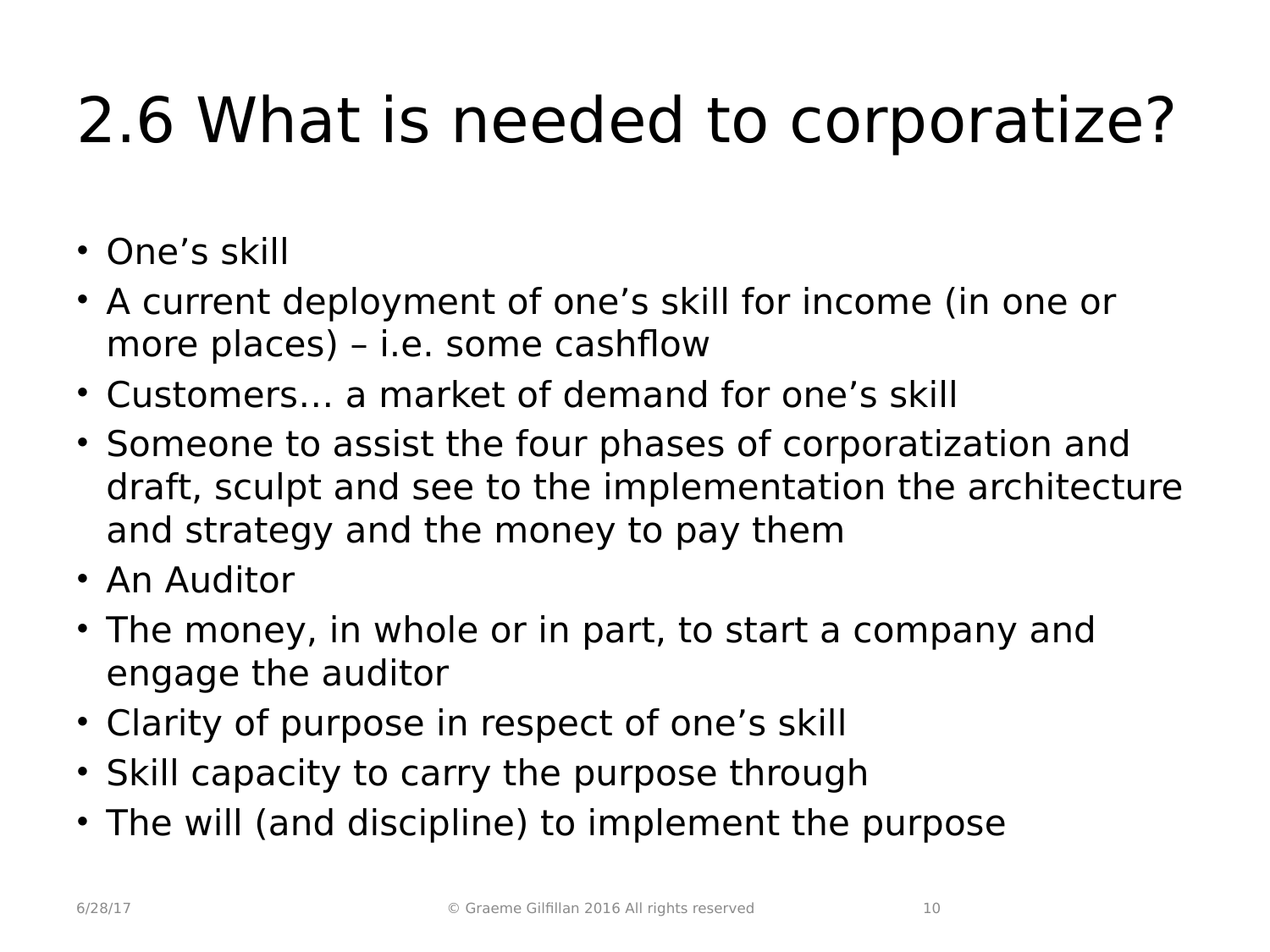## 2.7 How does corporatization work?

- 2.7.1 Points to note about corporatization
- 2.7.2 The four phases of corporatization
- 2.7.2.1 Set up
- 2.7.2.2 Separation
- 2.7.2.2.1 Identifying time, effort, value and income drivers
- 2.7. 2.2.2 Separating the business
- 2.7. 2.2.3 The cost up approach
- 2.7. 2.2.4 Matching costs to the time, effort, value and income drivers
- 2.7.2.3 Admin and operations
- 2.7.10 Developing strategy that allies costs and drivers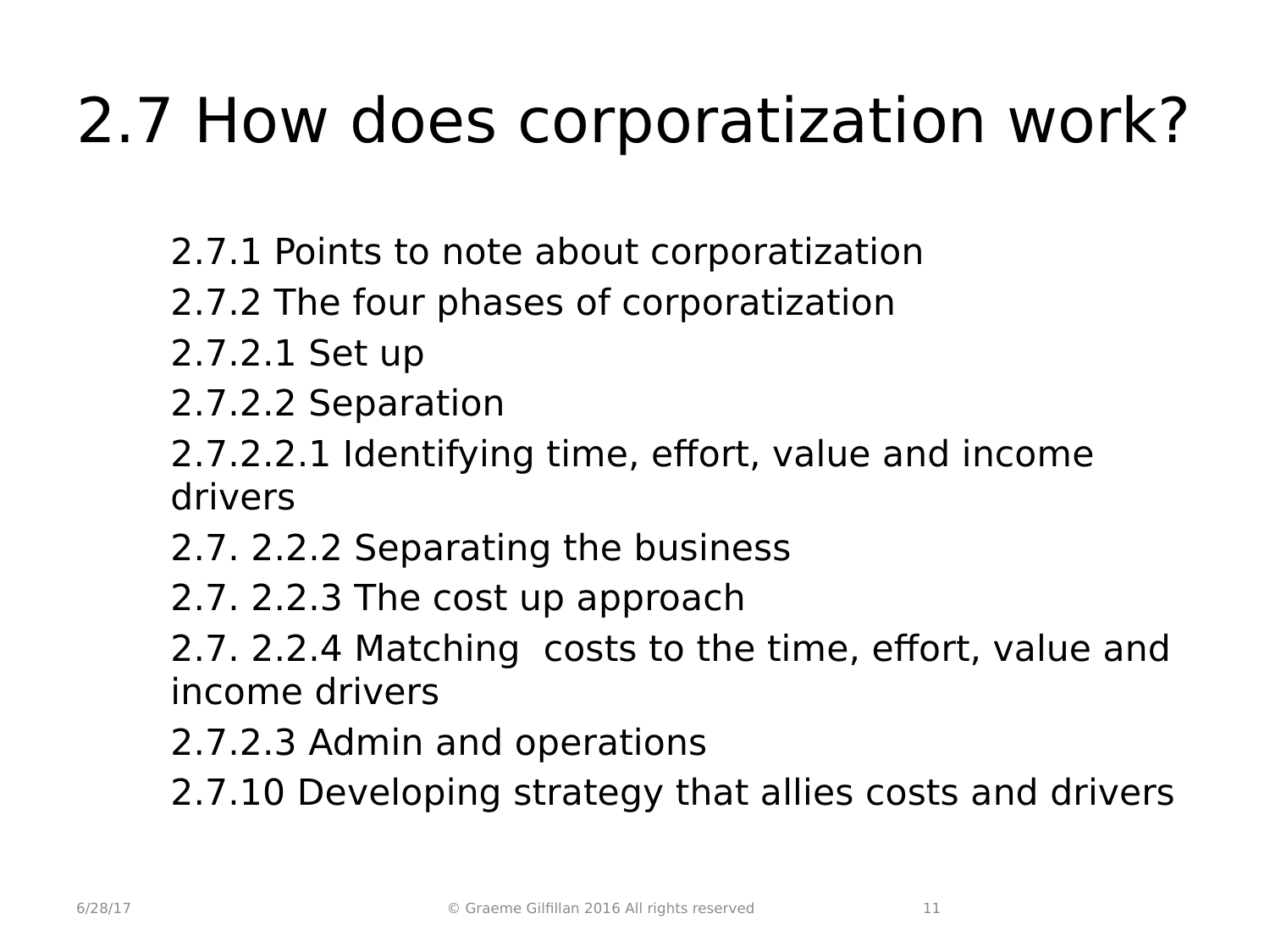### 2.7.1 Points to note about corporatization

- Understanding first the truth of one's costs (of life) before one translates them to costs to one's equity (company) as a business cost before identifying where the income to support such business costs, in what increments and mix, shall be sourced from and what strategy shall be deployed to meet those needs in what structure all things considered
- Implement the four stages a corporatization plan
- Understand basic business structure
	- Income
	- Costs
	- Profit
- Knowing who your auditor is
- Entails the setting up and owning of a business i.e. the responsibilities of entering into a contract with the State
- Learning the responsibilities and applying the contract
- Exercising discipline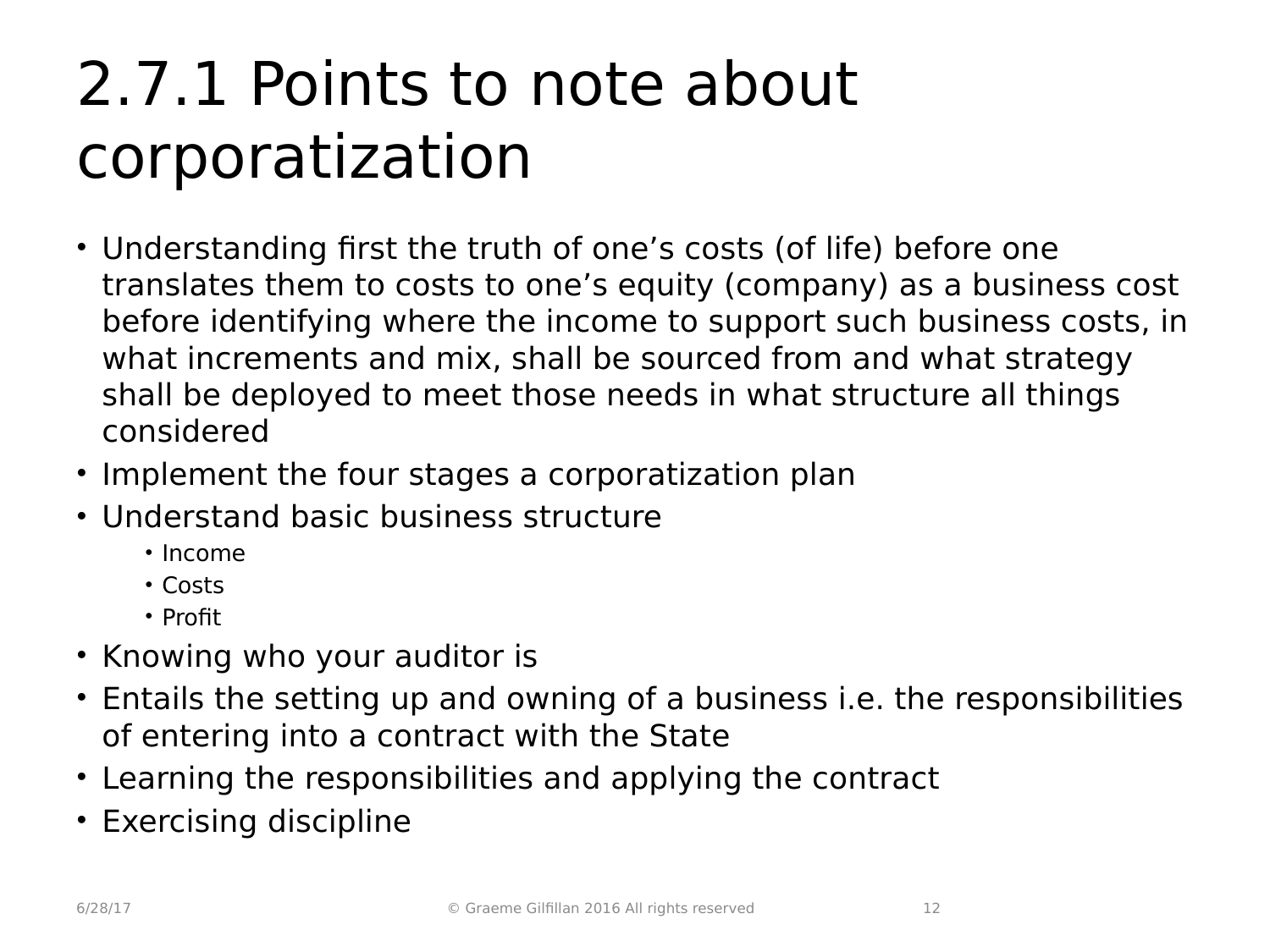### 2.7.2 The Four Phases of Corporatization

#### 2.7.2.1 **Set-up**

This concerns issues that are attended to at the outset and deals with once. One sets up a company once, the bank accounts once, PAYE, Income Tax, VAT, SDL etc registration occurs once. The next three phases cannot be dealt with without completing set-up

#### 2.7.2.2 **Separation**

This concerns the separation of the self from the business of the self (so to speak) from a practical and cost point of view. It is initiated by considering the basic business operating structure and applying a cost-up approach as opposed to an income down approach

#### 2.7.2.3 **Administration and Structure**

This concerns the ongoing process of issues that need dealing with on a daily, weekly, monthly and annual basis. They primarily relate to the actions engaged in to support the business effort and typically may involve such issues as maintaining the schedule, paper traffic and communication between all parties involved, internally and externally

#### 2.7.2.4 **Implementation Strategy to meet and beat the financial need**

This concerns the ongoing process of meeting the need of issues that relate to deals on all activities and areas where income opportunities actually exist, with particular emphasis on the four activities or five as the case may be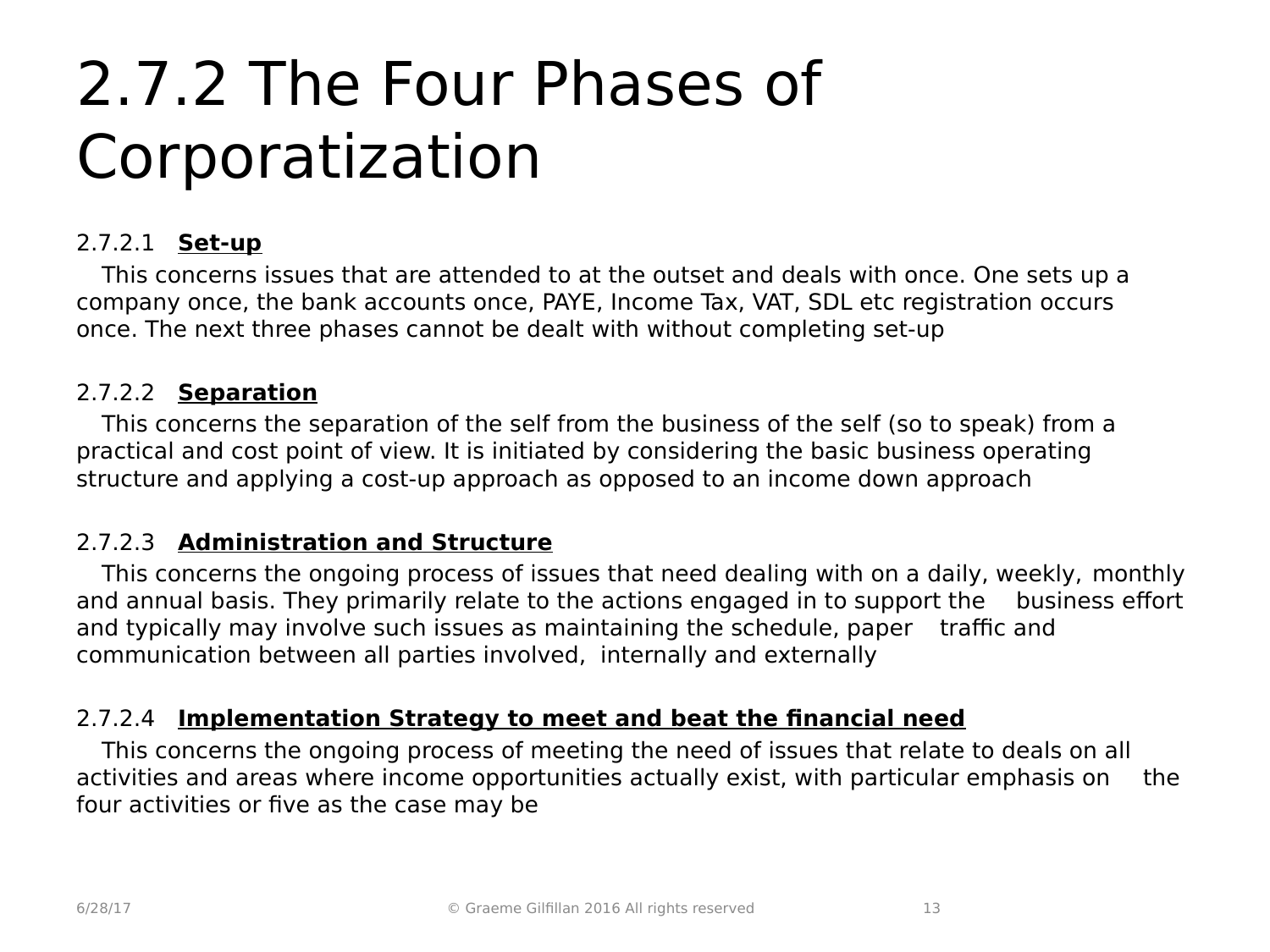## 2.7.2.1 Setup

- Have a skill
- Have a name by which the skill can be located, identified and qualified
- Have a customer for the skill
- Identify and appoint auditor
- Instruct the company set-up and its MOI (Memorandum of Incorporation)
- Set up the company bank accounts
- Instruct auditors in respect of the company's registration with the State
- Contract and register the company's first employee
- The company's asset (including IP) register at the time
- Assignment to company of
	- Social media and URL
	- IP assets
	- Physical assets
- Develop personal and company budget, and input into twelve month future cashflow forecast
- Agree on monthly financial accounting and bookkeeping procedures with auditor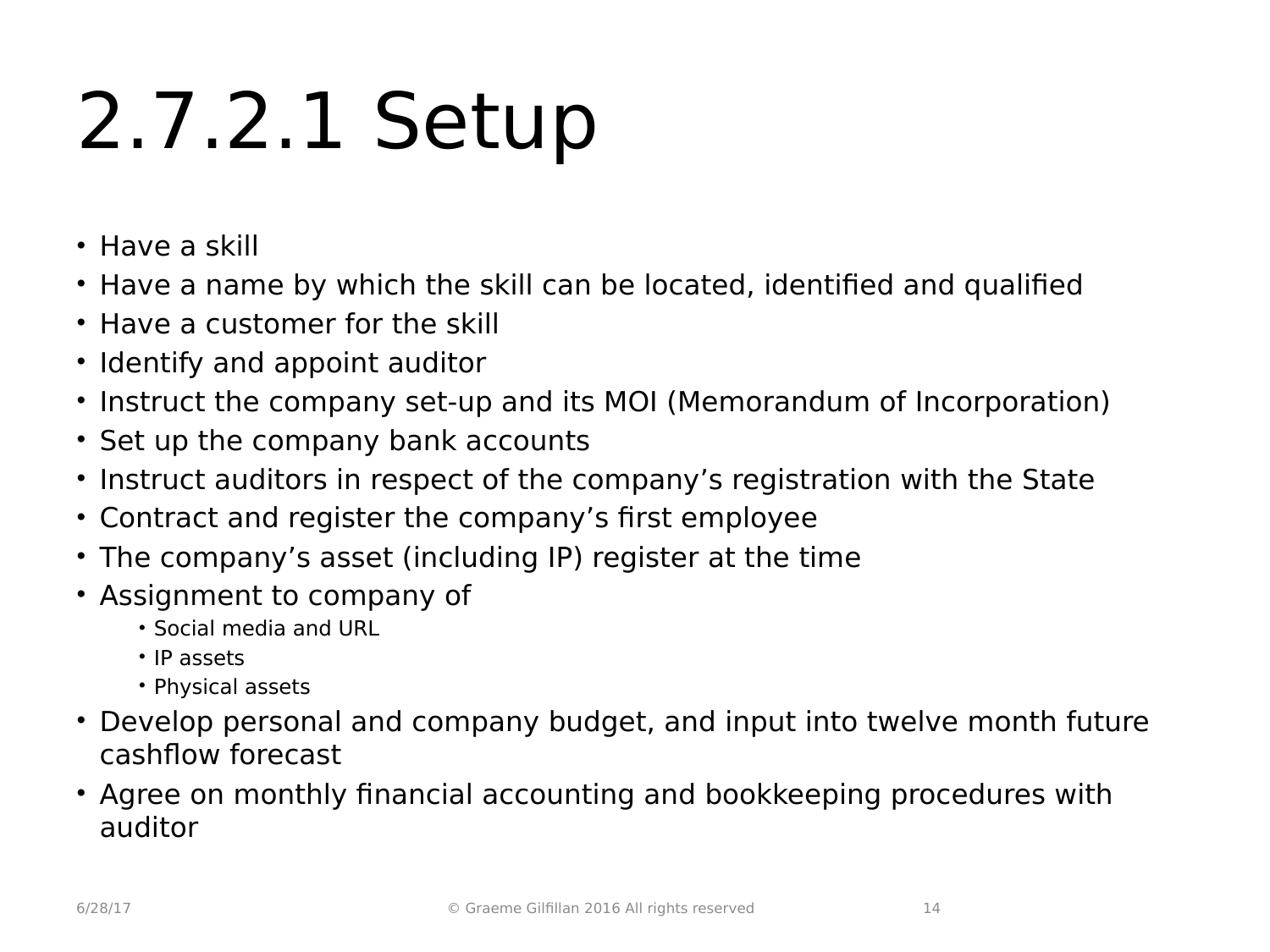## 2.7.2.2 Separation

- The Freelance structure
- Separating the skill and the business
- The Corporatized structure
- The basic business operating structure
- The cost up approach
- Corporatizing deploying the cost up approach
- Deploying the financial tools
- Identifying the income activities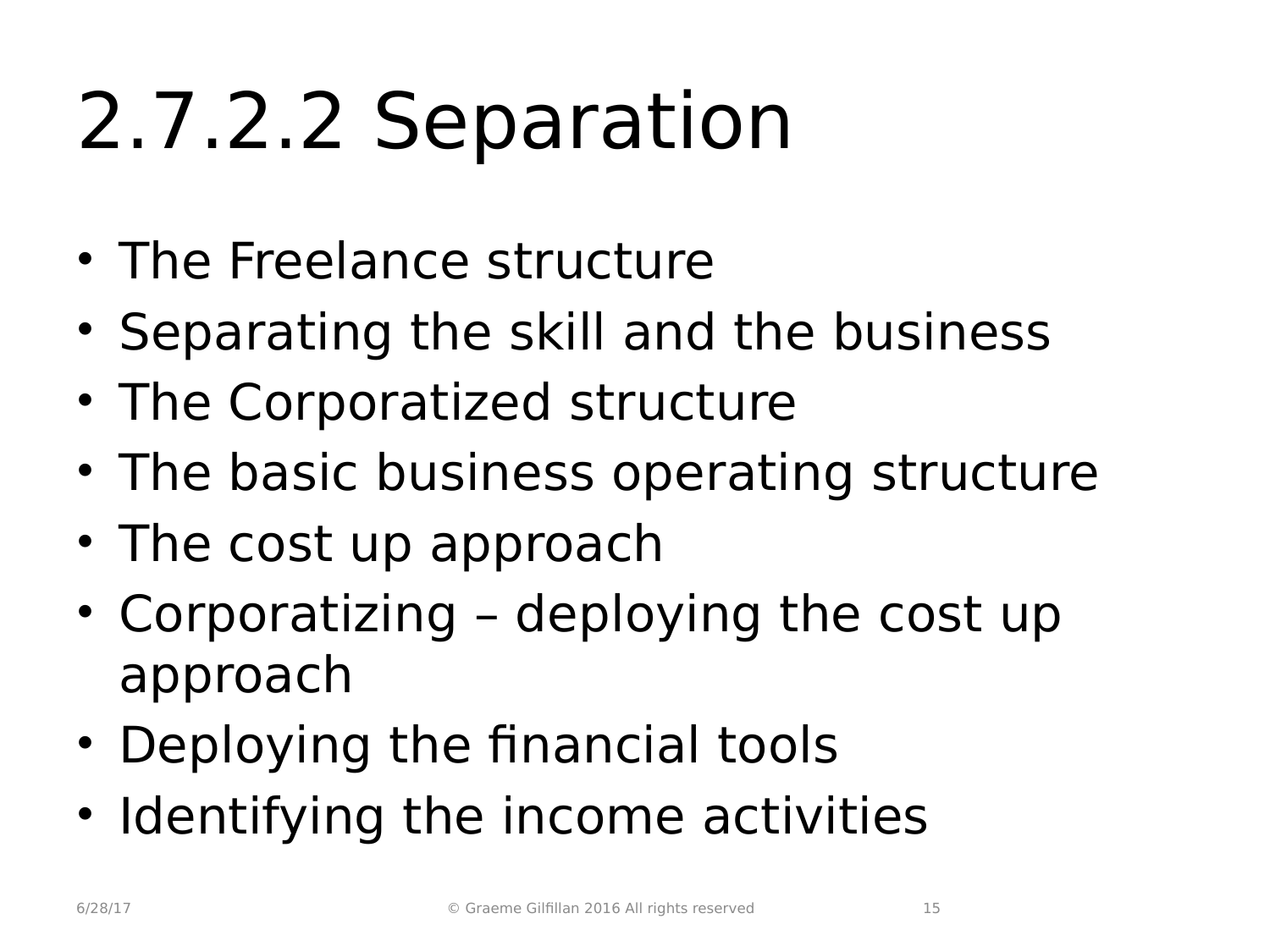#### 2.7.2.2.1 From a Free-lance structure

#### **Notes**

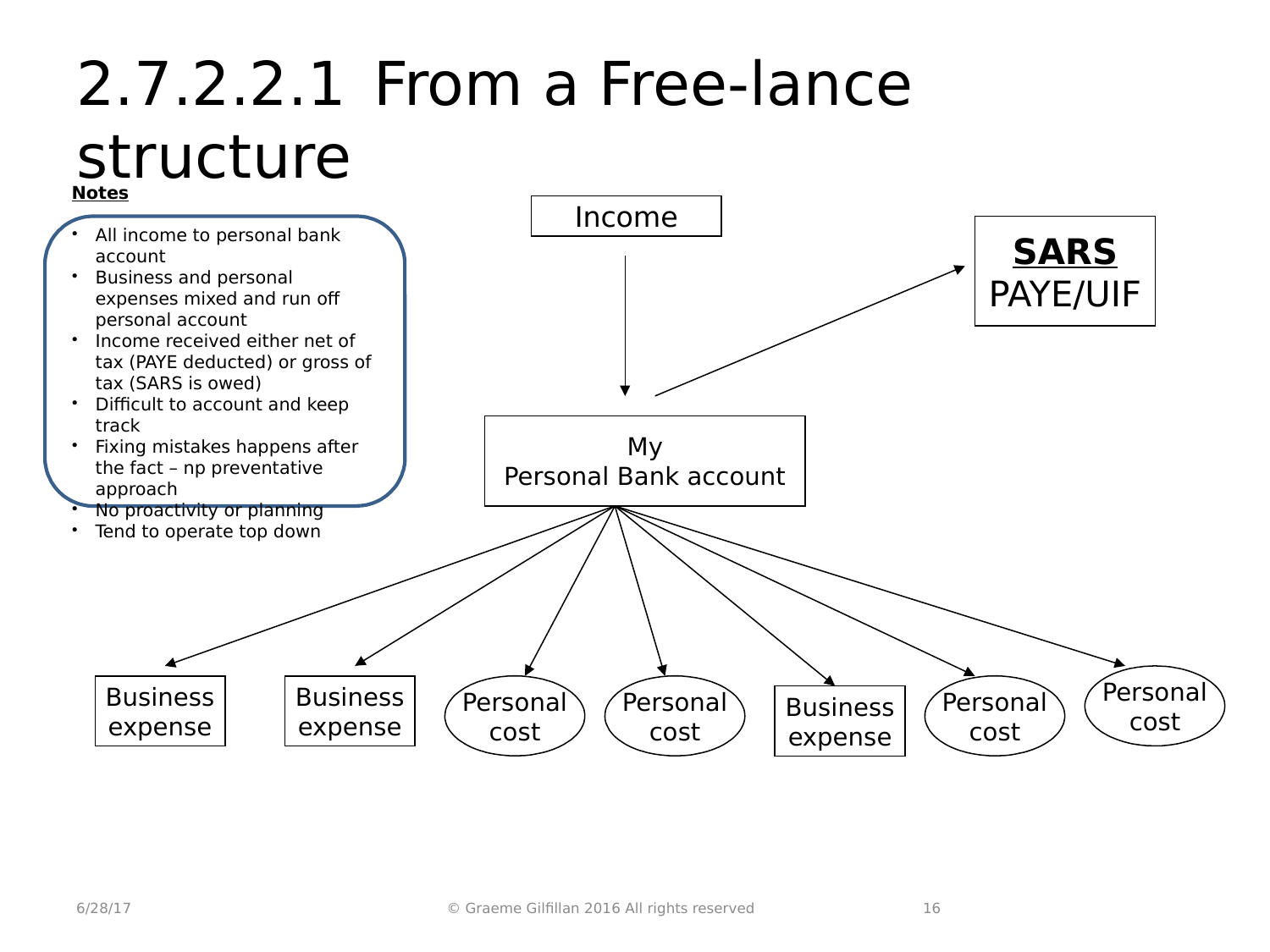### 2.7.2.2.2 Separating the skill and the business

- Start with "In law a person is defined as a 'natural person' and a company is defined as a 'juristic person'" – the two are separate
- The business pays for business costs from income to the business and the skill pays for personal costs from a salary
- The Skill and the Business are separate and dealt with separately
- Skill takes a salary and benefits from the company and such are a business expense
- Skill ceases using personal monies for business expenses
- The business does not use money for personal expenses of the skill, except to pay a salary and defined benefits
- One of the primary purposes of corporatizing is create top line employment for the skill
- Income earned by the company by deploying the skill does mean that all the monies earned are for personal use, there are business expenses to be paid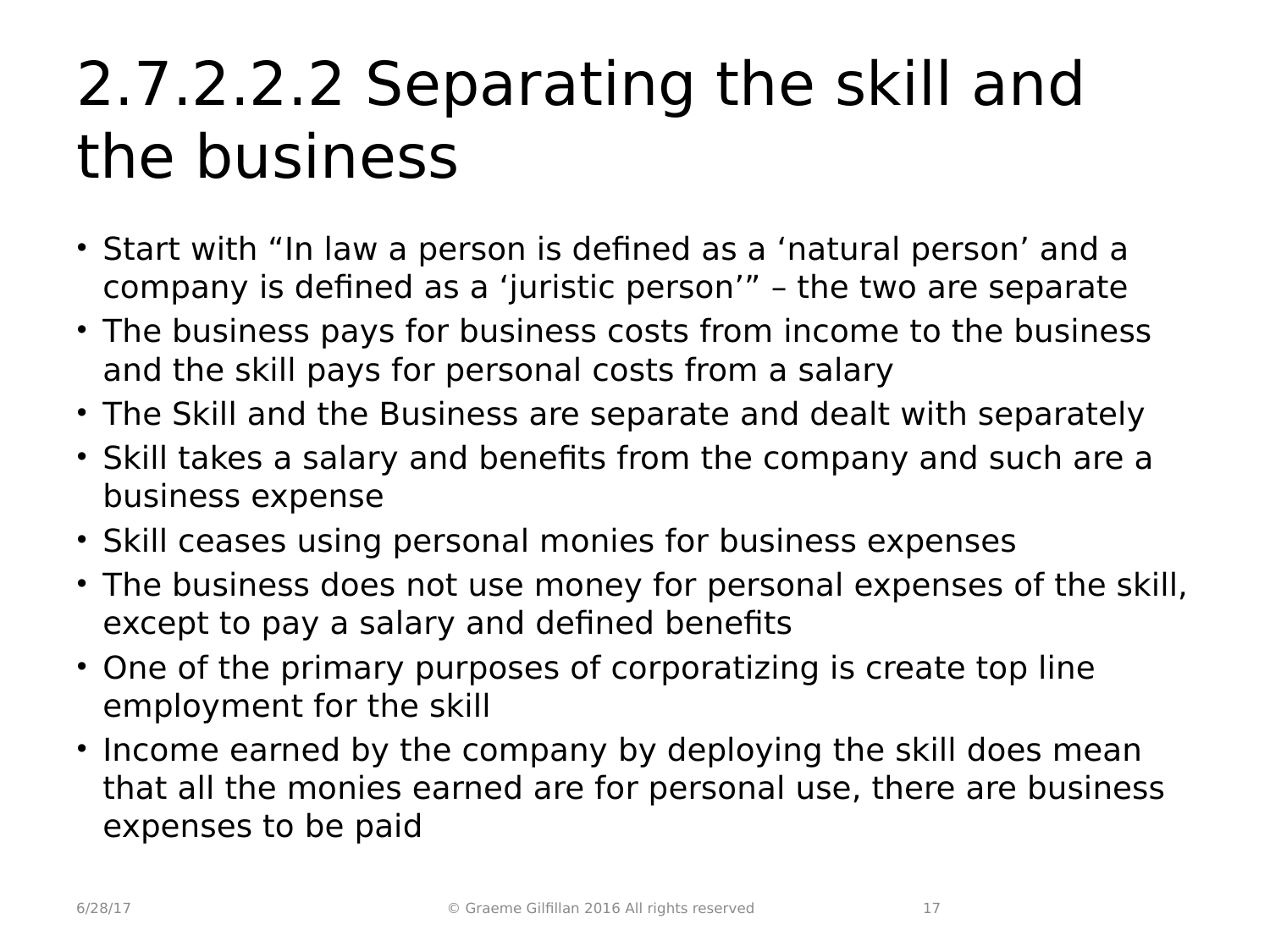### 2.7.2.2.3 To a Corporatized **Structure**

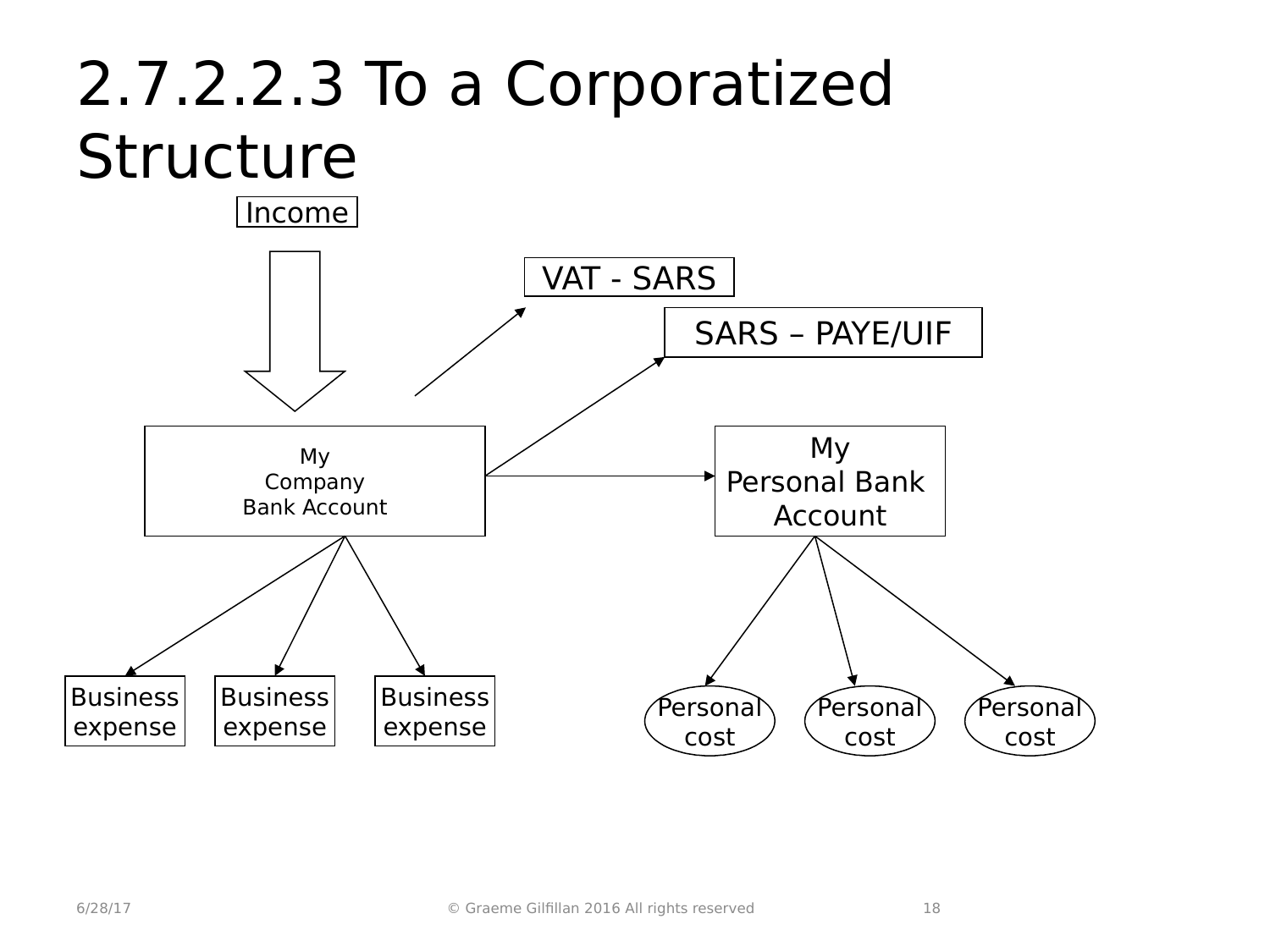### 2.7.2.2.4 The Income Down approach

- First understand the basic operating structure of a business, it offers it services and/or products to customers, earns income, pays for its expenses and tries to make a profit
- This is referred to as the "income down" approach. It often is associated with the approach that what ever earned is spent, with nothing left.
- The "income down" approach is also akin to a receiving a salary for instance, of a fixed amount. From that amount you must 'manage' your expenses and hope there is nothing out of the ordinary happening as far as your expenses are concerned
- To implement Corporatization, the cost up approach is used i.e. reversing the process from an approach from an approach of "how do I spend?" (income down) to "how do I earn?" (costs up)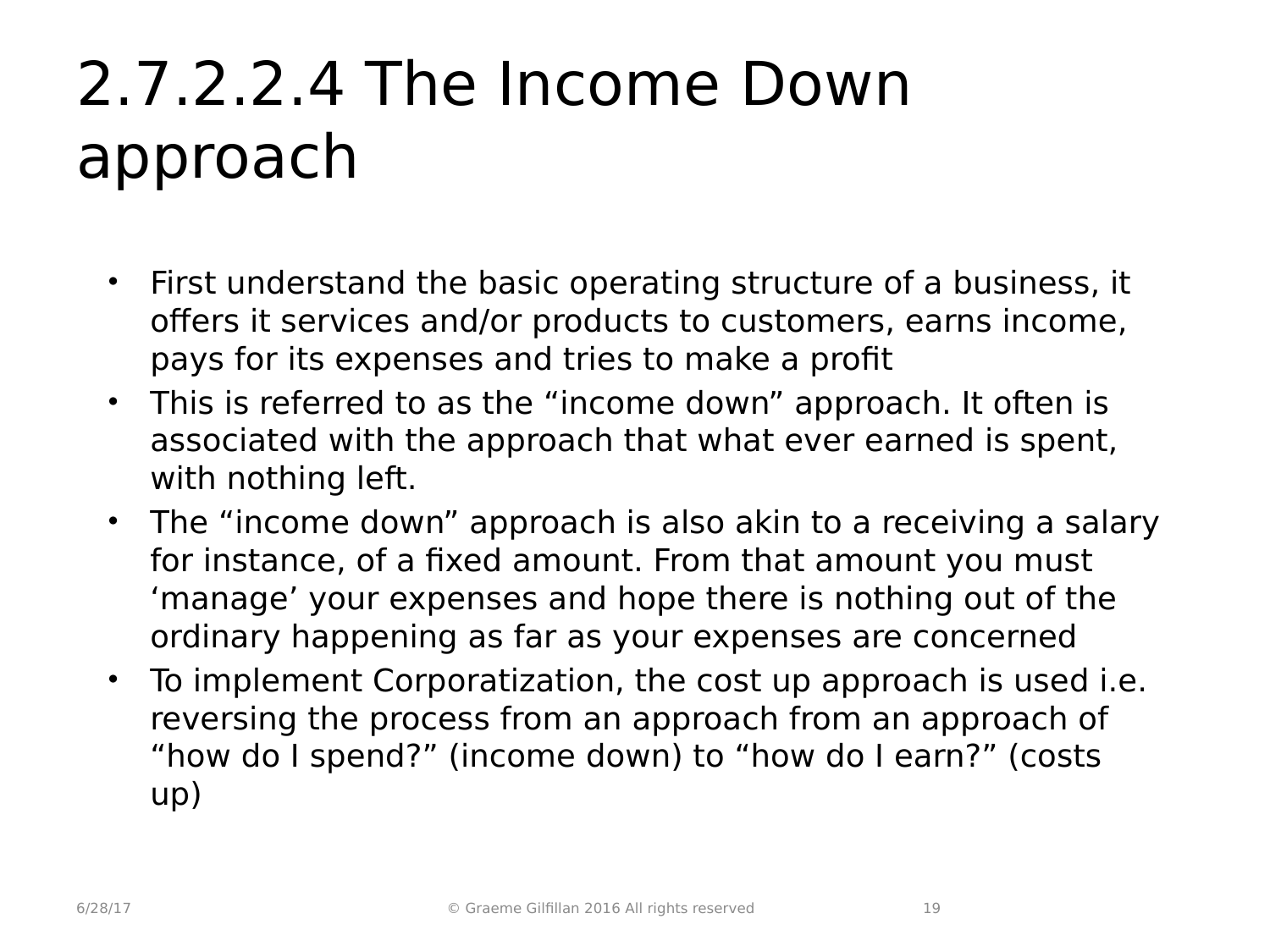#### 2.7.2.2.5 Basic freelance skill operating Structure – income down – Example – an artist

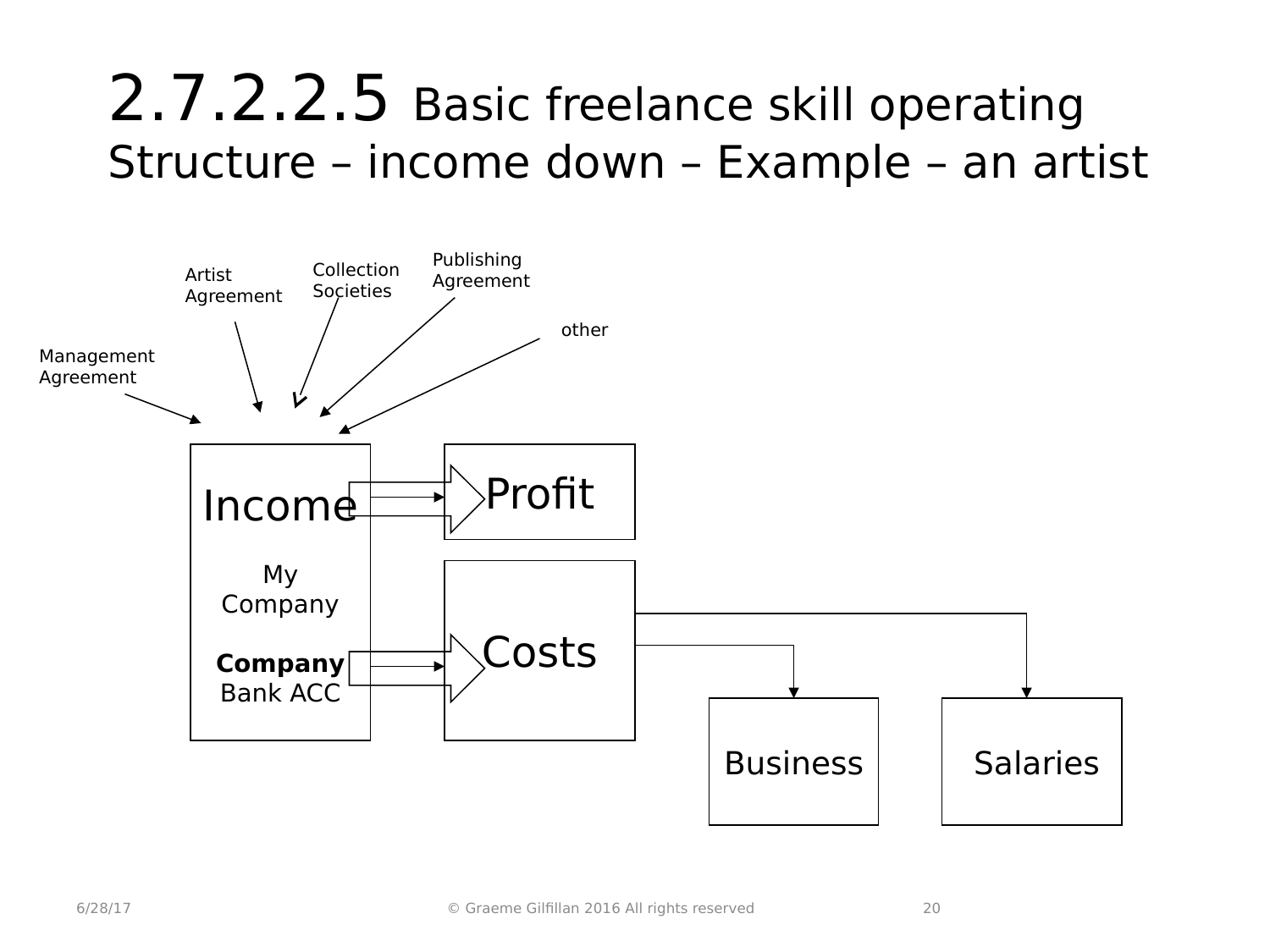## 2.7.2.2.6 The cost up approach

- The approach instructs that one considers one's costs (reality) on a monthly basis first…all one's costs and draws up a budget in this regard with the costs first
- Point is establish what one's life actually costs…what one actually needs.
- What follows is the question as to where does one find/locate/secure the income to meet the need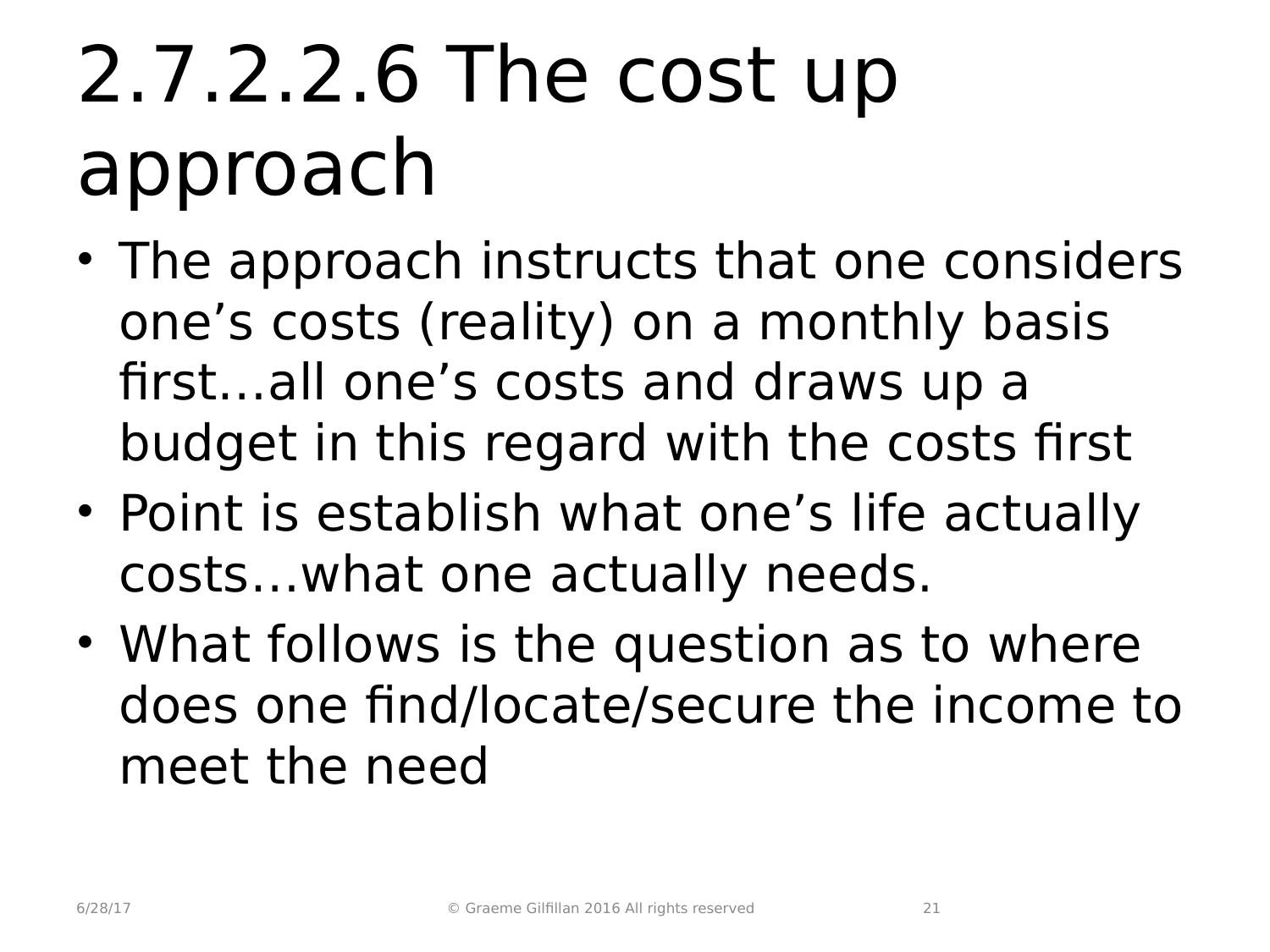### 2.7.2.2.7 Corporatizing – deploying the cost up approach

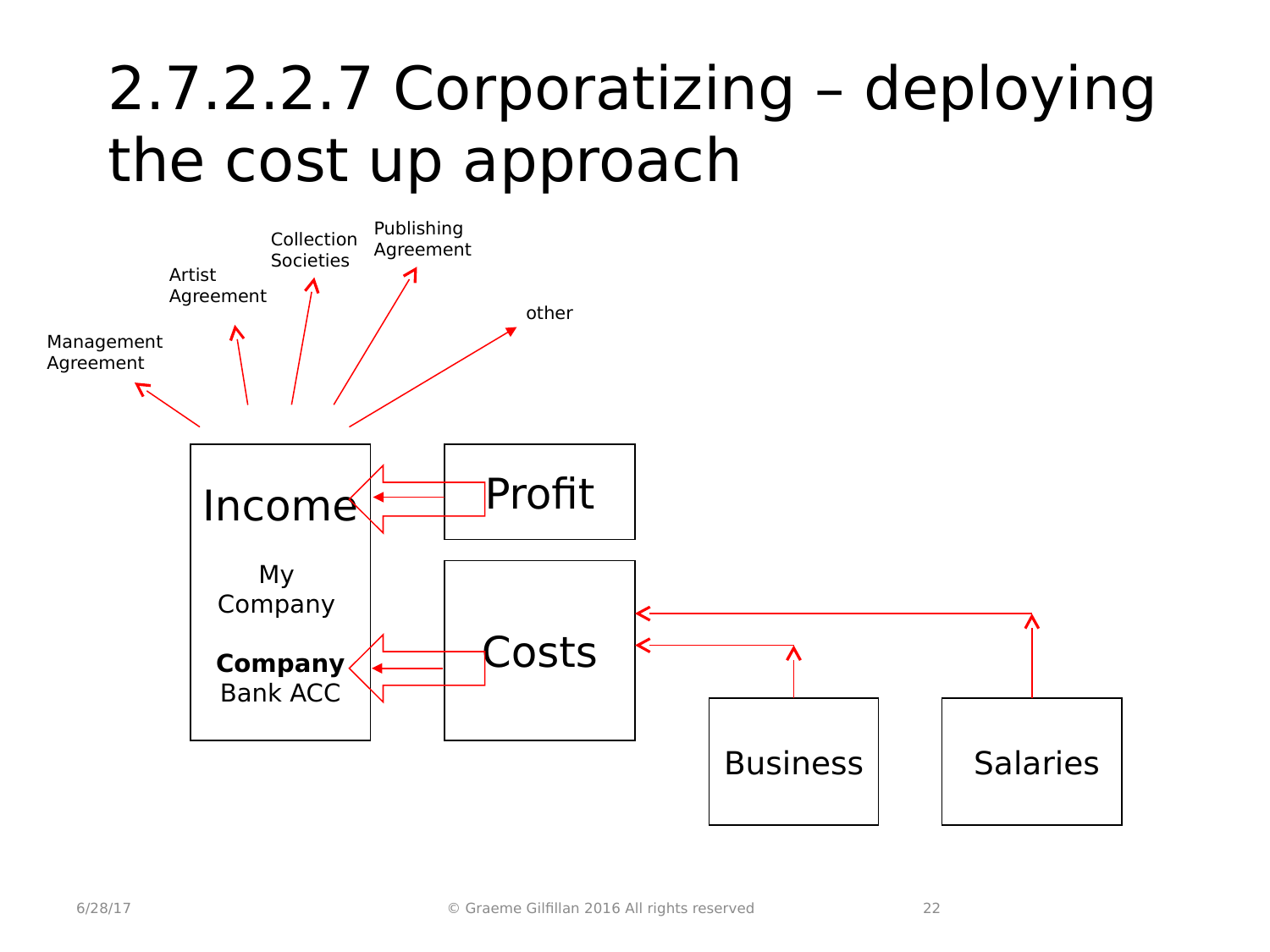# 2.7.2.2.8 Migrating

- Tools used for the migration from a freelance structure to an corporatized structure are as follows:-
	- Cost up approach
	- Personal budget
	- Personal and company budget
	- 12 (twelve) month forecast what you should have in your bank account in 12 (twelve) months
- Employment agreement with the company
- Review asset ownership (car, phone, laptops and other equipment
- Cease receiving any payment in the personal bank account except from the company
- Relationships with personal bank account redefined and company bank accounts structured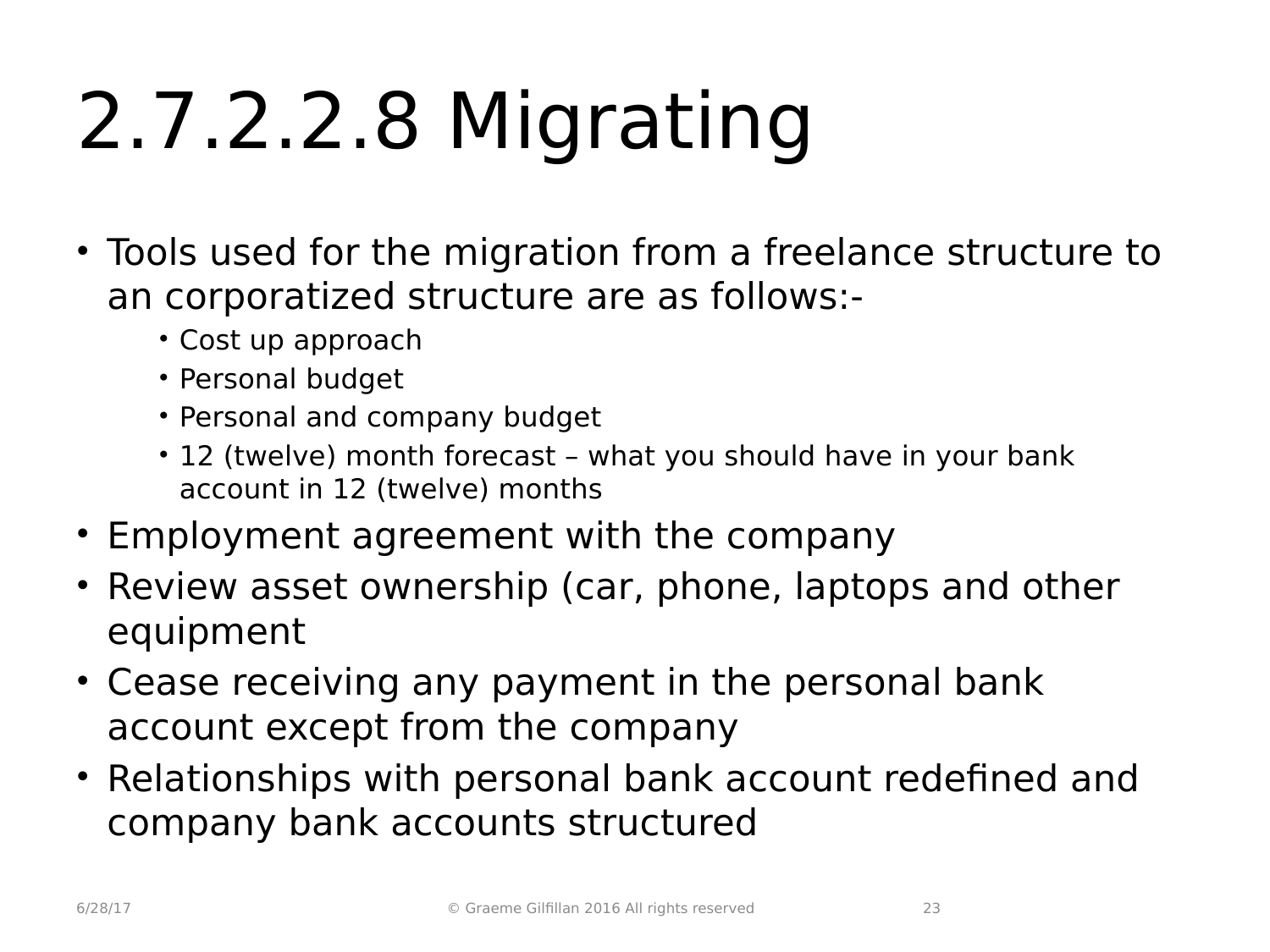### 2.7.2.2.9 Financial tools and method

- Personal budget (before corporatizing) **\***
- Company & personal budget (after corporatizing) **\***
- Twelve month cash flow forecast **\***
- Submission to auditor
- Set-up accounting/bookkeeping structure, rules, financial reporting and method with auditor
- Implement and see auditor personnel monthly

#### **\*** See Annexures attached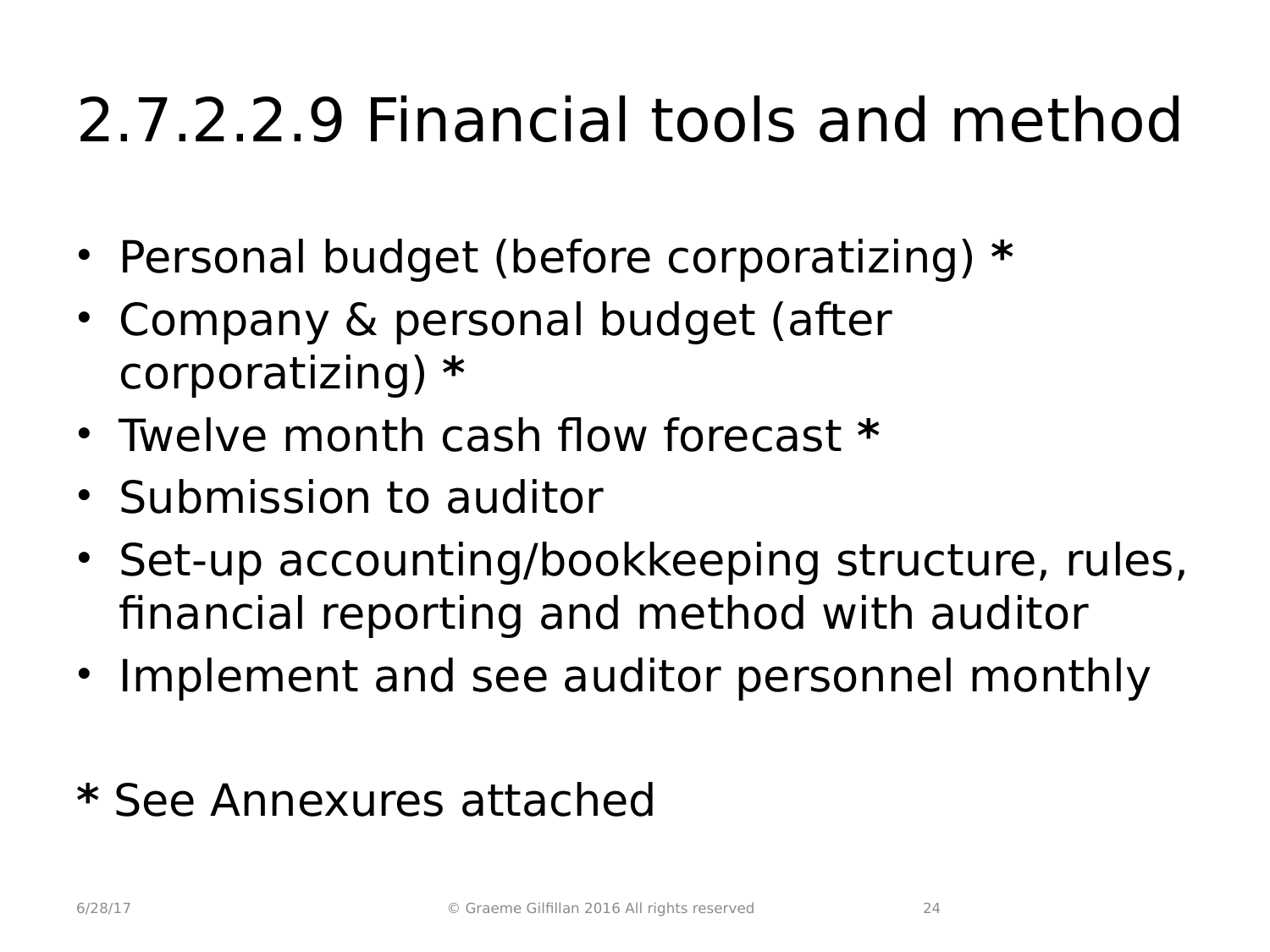#### 2.7.2.2.10 **Identifying the income activities in the form of time, effort, value and personal income**

- List no more than four activities where one earns/generates personal income on a monthly or regular basis. If more than four then add one activity entitled "other"
- Rank four activities (or less) in terms of financial importance with "other" last
- Detail the basic earning units per activity as net personal earning per hour/day/week/job/production or the like
- Add four activities (or five as the case may be) as income line items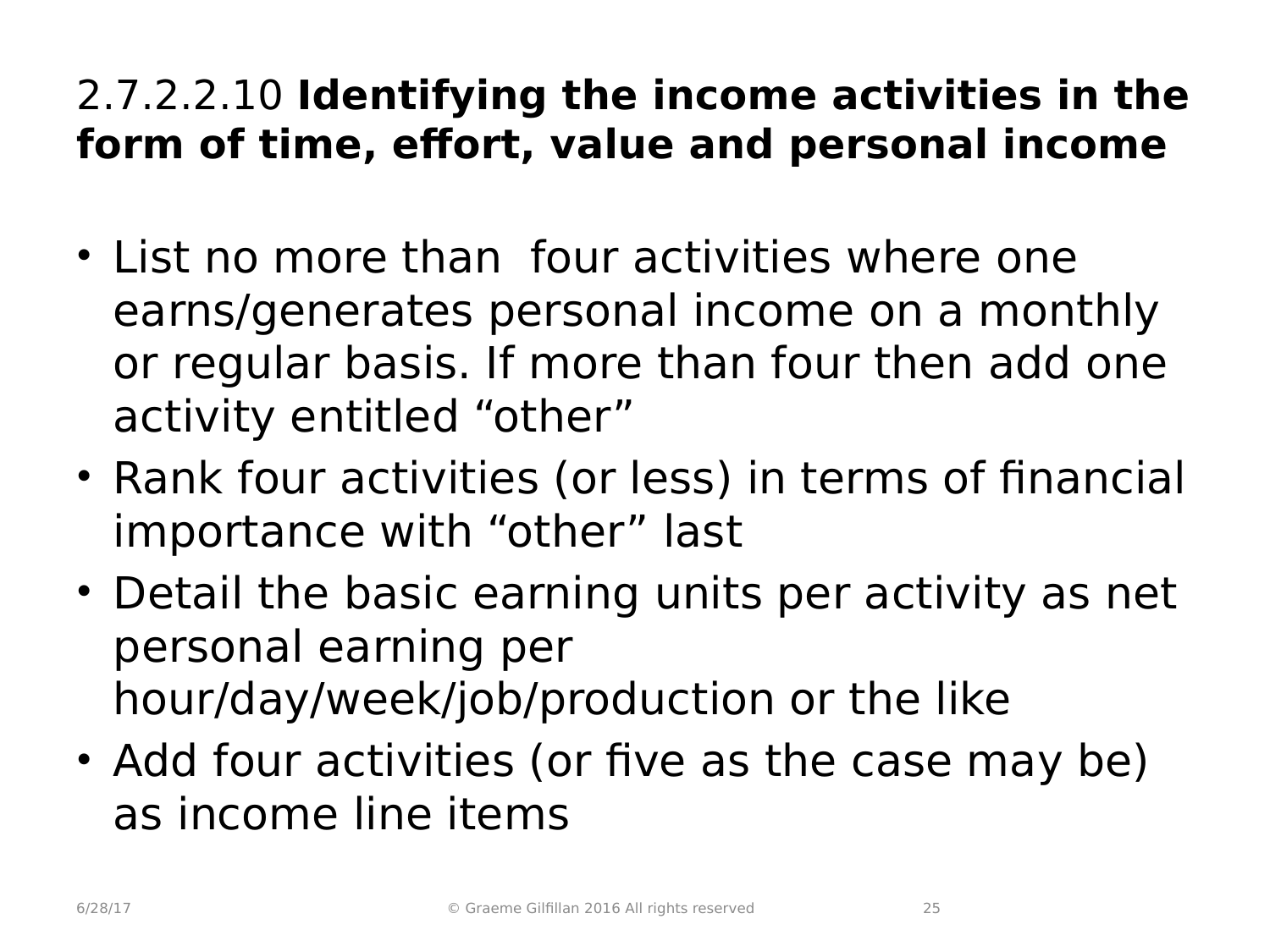## 2.7.2.3 Admin and operations

- Before completing the company budget and forecast, it is important to ask of oneself a number of questions related to the administration and operations of the business – the basics as they pertain to one's skill and business
- Administration starts with the premise that there are tasks that must happen variously on a consistent basis, whether daily, weekly, monthly, quarterly, annually or otherwise and poses a number of questions
- Operations start with the premise that there are logistics to address in the businesses deployment of one's skill and poses a number of questions
- One answers the questions on the corporatization plan, and the objective is to look at:
	- Operating Structure
	- Efficiencies
	- Critical Path where does one start
- The answers determine and effect the costs to be included, or excluded as the case may be, from the budget.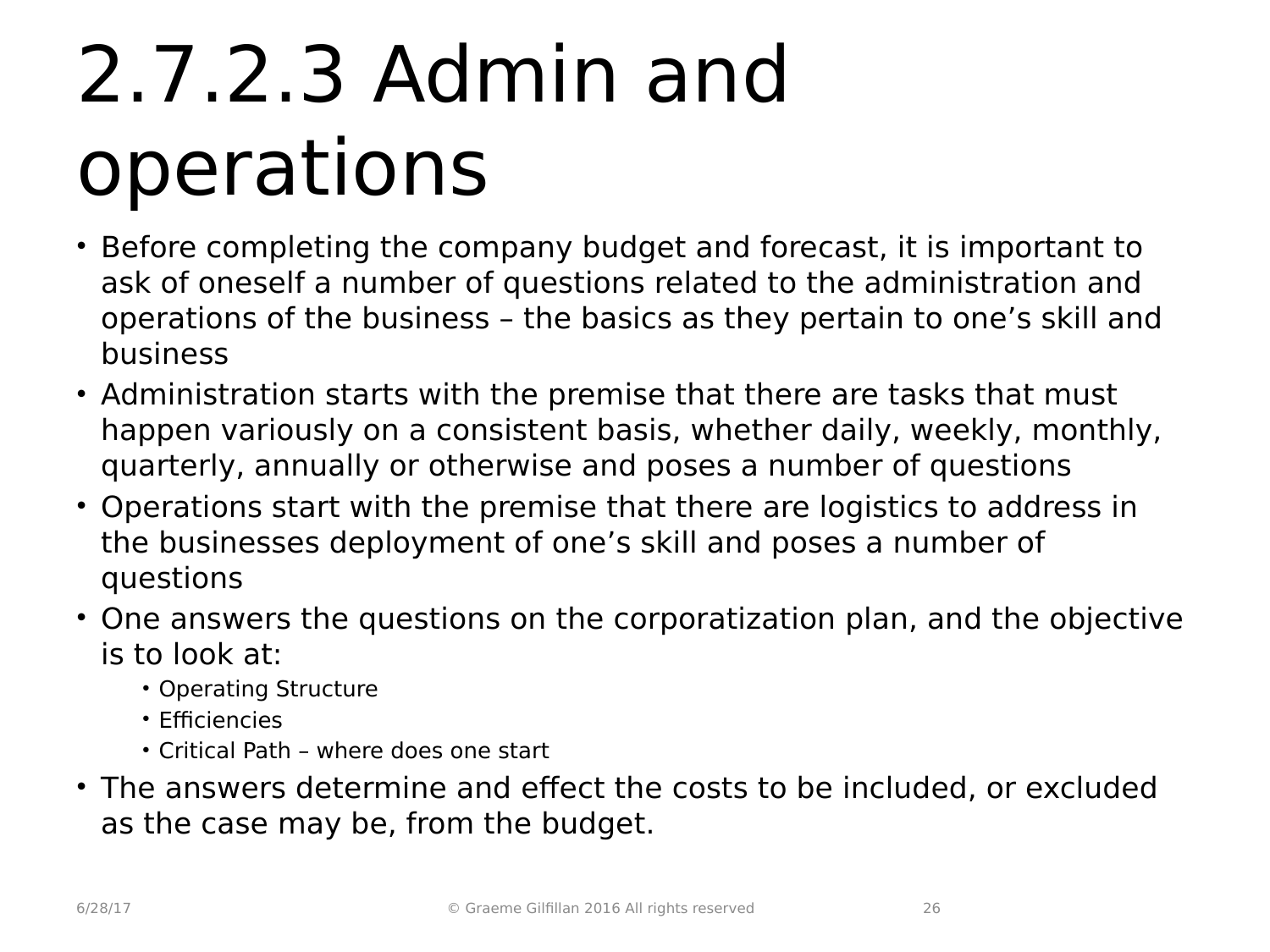### 2.7.2.3.1 Practical example ref administration and operation- 3 Phases

- Phase 1
	- Run operations from one's web-site using booking forms for all enquiries. Establish email addresses info@, bookings@ etc for business use
	- Direct social media business enquires to web-site
	- Use support from others to issue paperwork
	- Build company cash
- Phase 2
	- Add an employee a personal assistant to the skill whose task it is to manage schedules and issue paperwork
	- Employee to work from a premises using company's email address
	- Build company cash
- Phase 3
	- Consider own premises and overhead costs….lease etc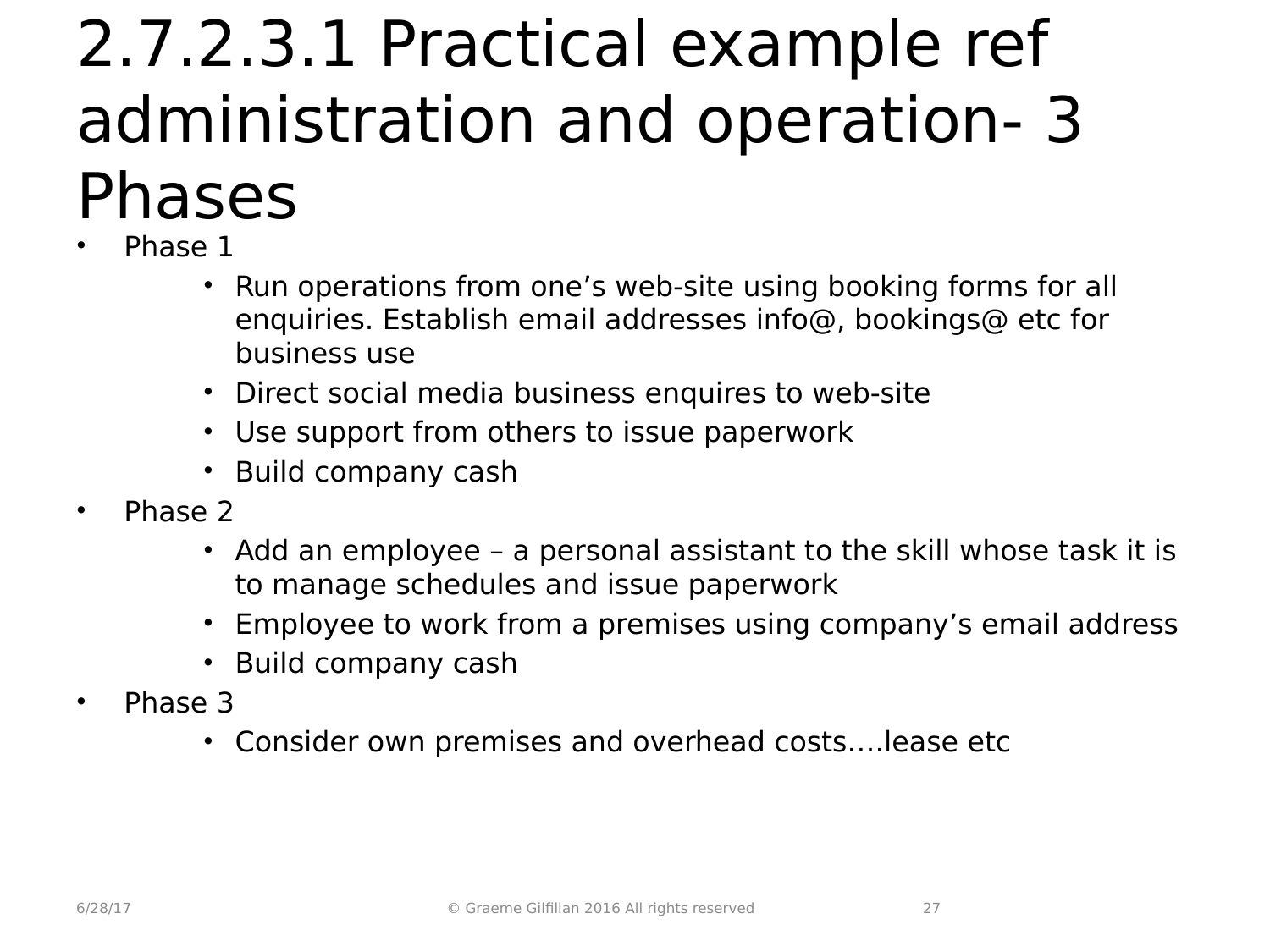## 2.7.2.4 Implementation Strategy to meet and beat the financial need

- This involves two actions primarily:
	- Matching cost requirements to activities
	- Developing a strategy that brings together income in the right mix (of each activity) that delivers enough income to meet and beat the financial need
- Following the cost up approach, it is now time to address the last issue, being the income required (to meet) costs and where and how such will be sourced and secured
- Once identified this is distilled in bullet points as a strategy for each activity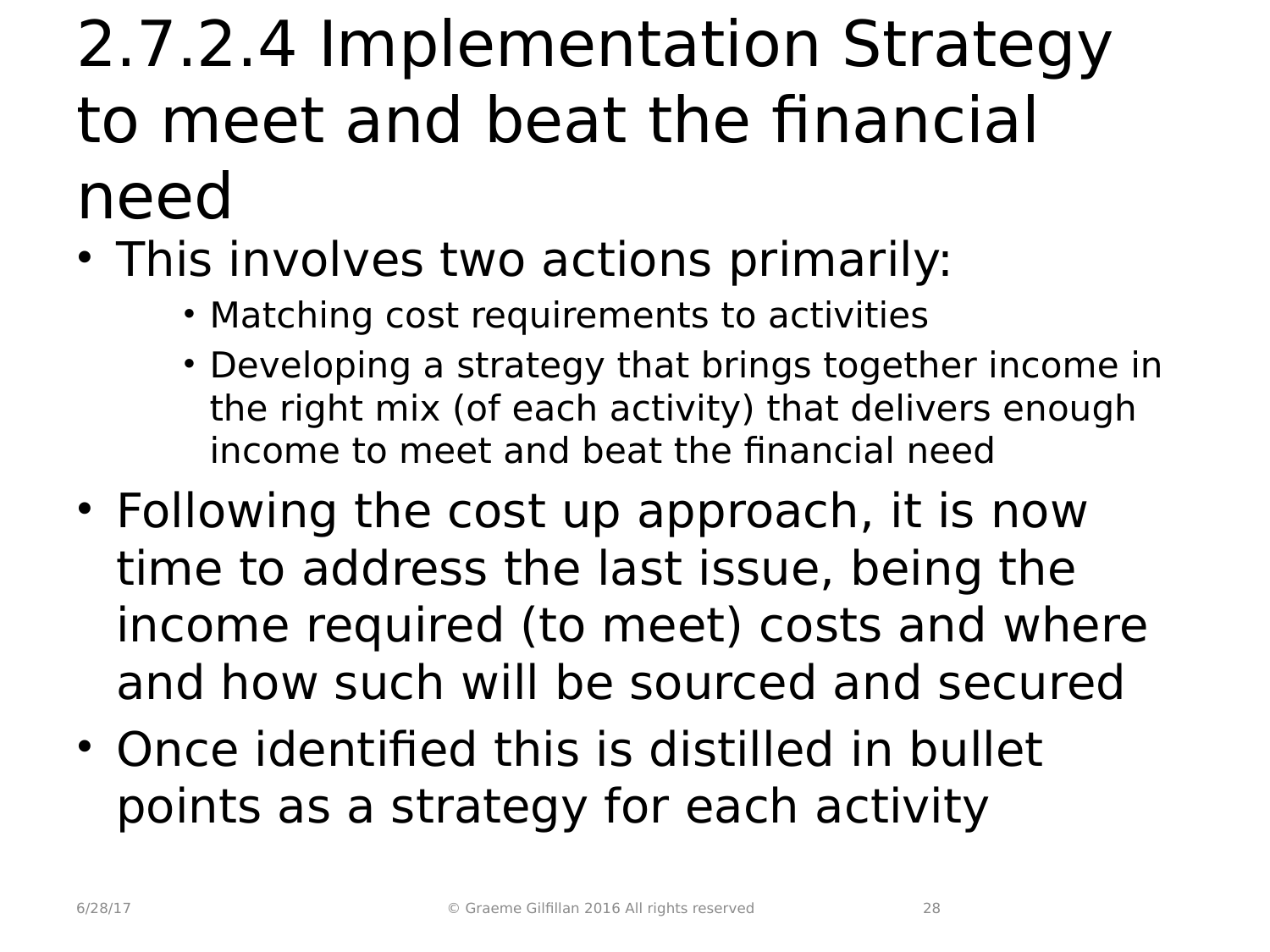### 2.7.2.4.1 Developing strategy that allies costs and activities

- If one earns, by way of example, R5 000 net per performance and R2 000 per session and one's costs are R34,000 per month, then the strategy will define how many sessions and performances you need to do on a monthly basis, cash in (no IOU's) to meet (and beat) the budget
- One considers twelve months ahead, each month by month
- The income impact of other activities is added to the plan and the forecast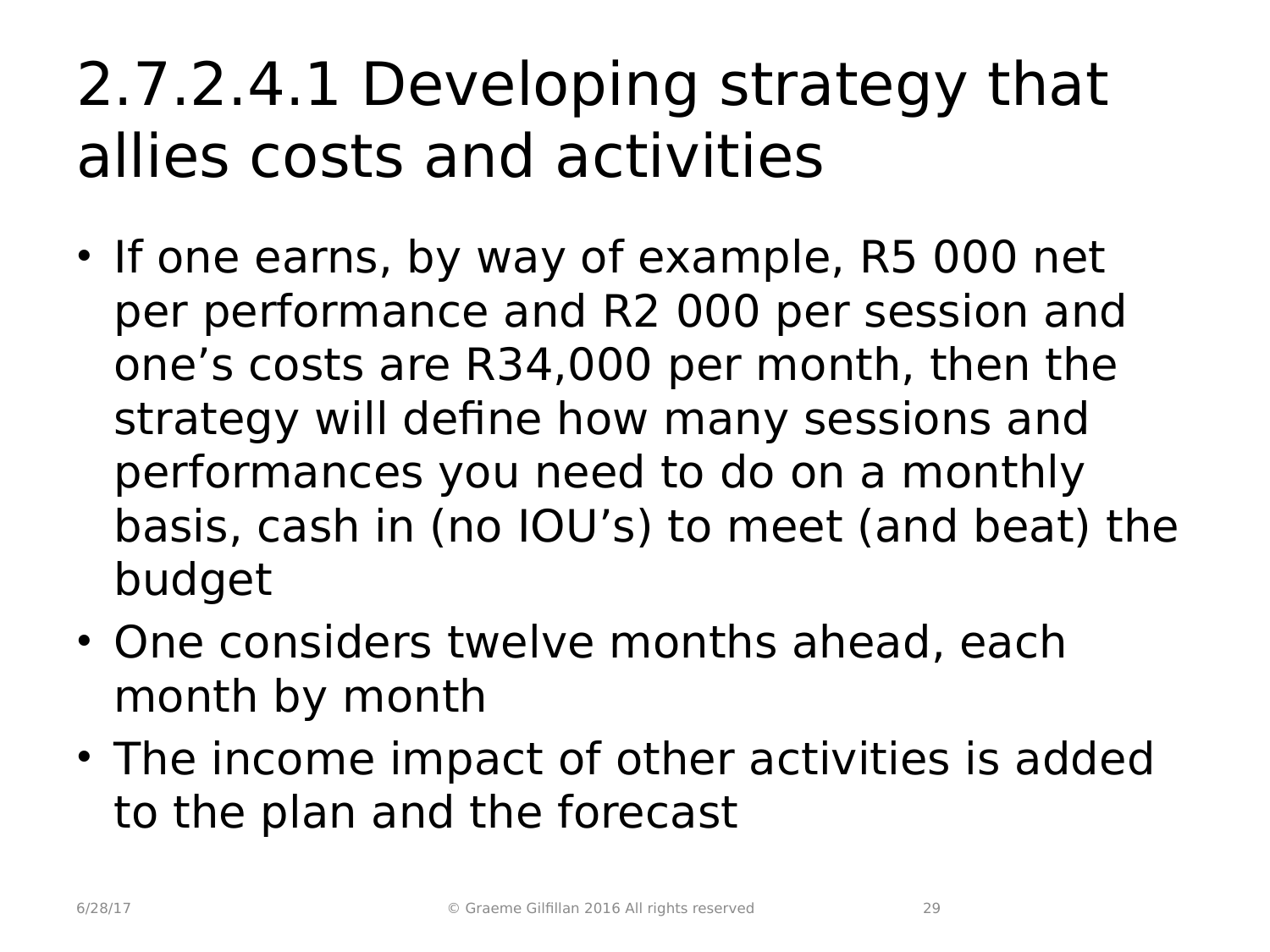## 3. The Outcome

- The outcome can be summarized as follows:-
	- One's skill now owns a company and one now has an employer
	- One has clear idea of the costs of operating, and how to step up and deal with growth
	- One has taken the first step in recognizing that running a business is a 'team' game by engaging with the auditor
	- One knows exactly, all things considered, show be in one's company bank account in 12 (twelve) months
	- One has a strategy and a plan to achieve
	- One owns and controls one's money and power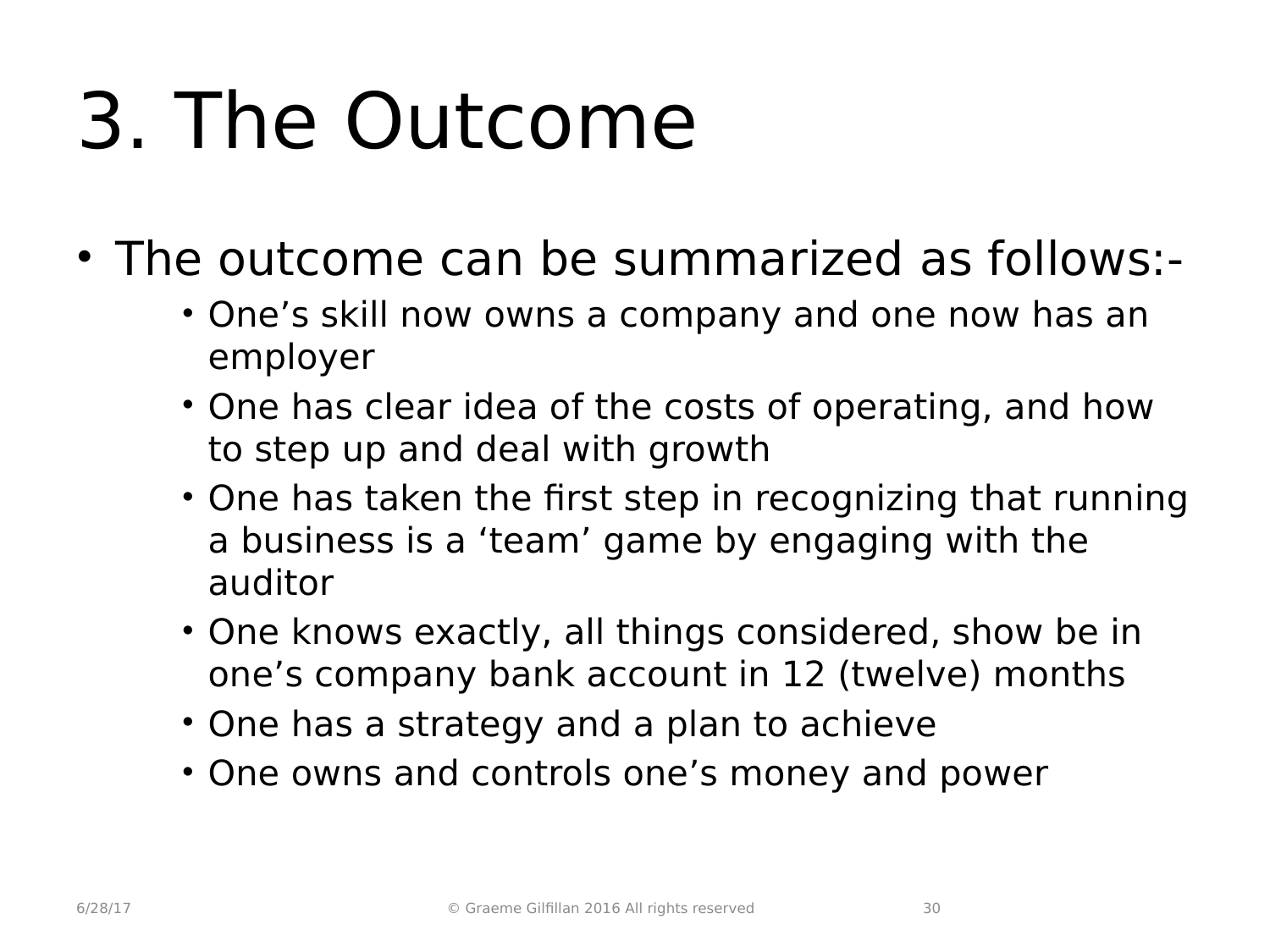## 4. The Benefits

- Secure employment
- On the grid
- Satisfaction
- Personal power
- Control
- Security and benefits
- Flexibility
- Minimal risk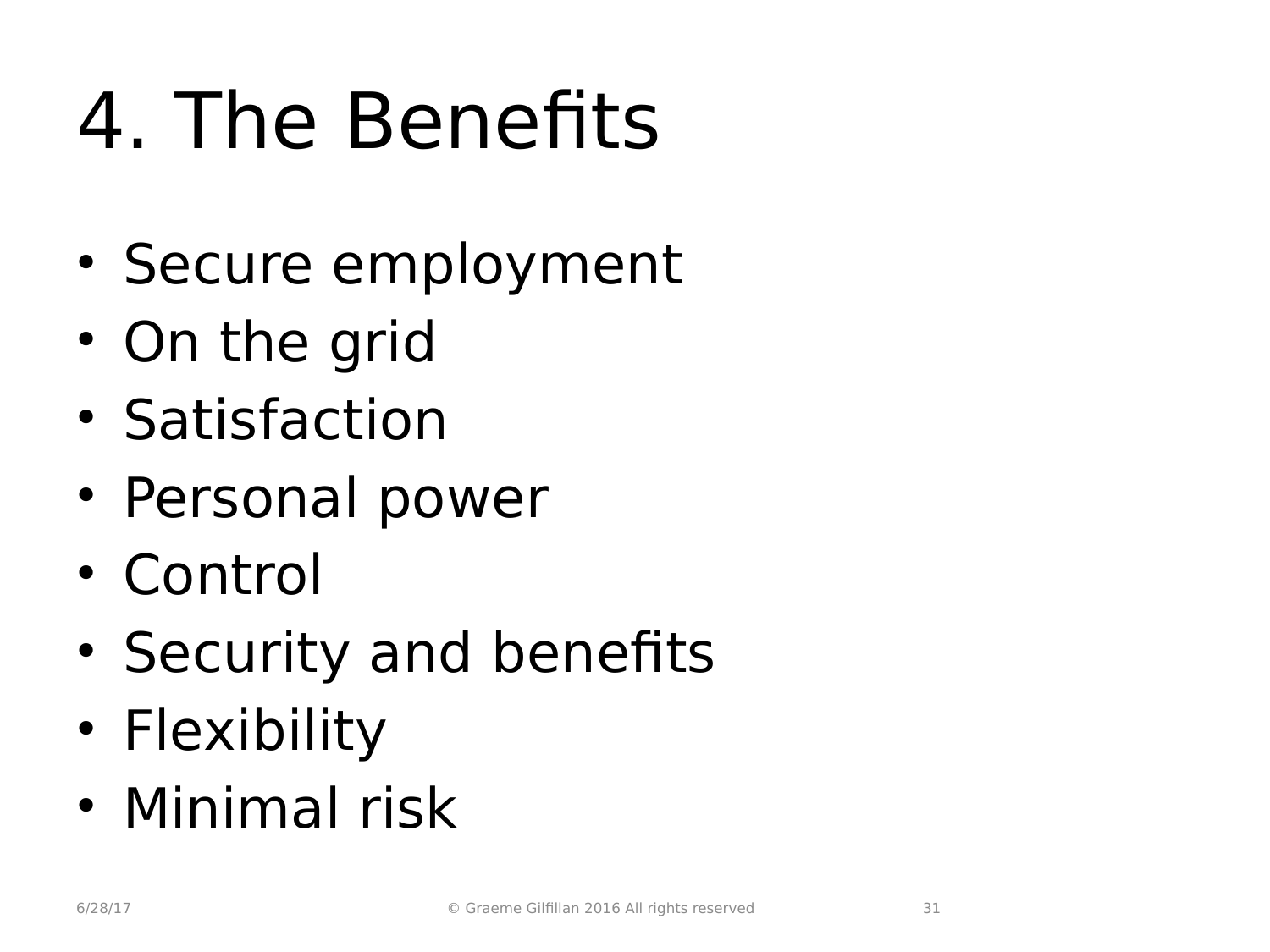# 5. The Risks

- The company bank account is not a personal bank account, albeit the power (signature) is the same for both
- Lack of discipline
- Abuse of personal power
- Living in 'Rome' without paying 'Caesar'
- Debt

**• Living beyond one's means** <sup>6/28/17</sup> Living beyond one's means